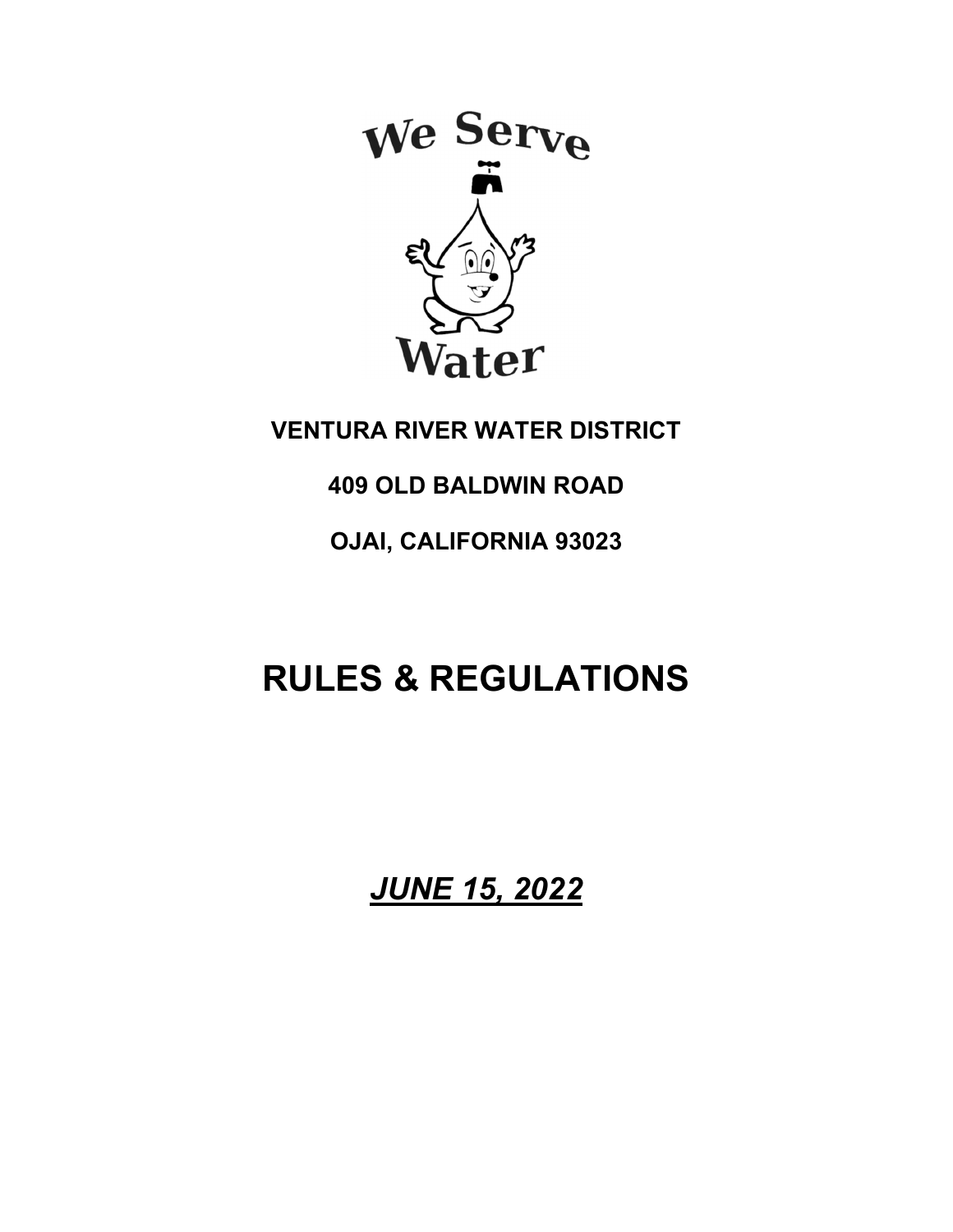## **Table of Contents**

|       | Page 2 of 39                                                 | June 15, 2022 |
|-------|--------------------------------------------------------------|---------------|
|       |                                                              |               |
|       |                                                              |               |
|       |                                                              |               |
| 39.   |                                                              |               |
| 38.   |                                                              |               |
| 37.   |                                                              |               |
| 36.   |                                                              |               |
| 35.   | DISPOSAL OF SURPLUS PROPERTY30                               |               |
| 34.   |                                                              |               |
| 33.   | COLLECTION AND DEPOSIT OF REVENUES29                         |               |
| 32.   |                                                              |               |
| 31.   |                                                              |               |
| 30.   | CONTRACTING, BIDDING AND PURCHASING REQUIREMENTS26           |               |
| 29.   |                                                              |               |
| 28.   | PURCHASE OF MATERIALS, SUPPLIES AND SERVICES25               |               |
| 27.   |                                                              |               |
| 26.   |                                                              |               |
| 25.   |                                                              |               |
| 24.   |                                                              |               |
| 23.   | DISREGARD OF RULES & REGULATIONS OF WATER SERVICE24          |               |
| 22.   | SUBDIVISION - FIVE OR MORE PARCELS24                         |               |
| 21.   | MASTER METER FOR ASSOCIATION23                               |               |
| 20.   | WILL SERVE AND WATER AVAILABILITY LETTERS22                  |               |
| 19.   | DAMAGE OF VRWD FACILITIES AND THEFT OF WATER21               |               |
| 18.   | PROTECTION OF PUBLIC WATER SUPPLY20                          |               |
| 17.   | RESPONSIBILITY FOR WATER RECEIVING EQUIPMENT19               |               |
| 16.   | VRWD EQUIPMENT ON CUSTOMER'S PREMISES18                      |               |
| 15.   | WATER SUPPLY AND INTERRUPTION OF DELIVERY18                  |               |
| 14.   |                                                              |               |
| 13.   |                                                              |               |
| 12.   | CUSTOMER REQUESTED DISCONTINUANCE & RESTORATION OF SERVICE16 |               |
| 11.   | HEARING FOR DELINQUENT AND DISPUTED BILLS15                  |               |
| 10.   | BILLING AND COLLECTION CHARGES13                             |               |
| 9.    |                                                              |               |
| 8.    |                                                              |               |
| 7.    |                                                              |               |
| 6.    |                                                              |               |
| 5.    |                                                              |               |
| 4.    | ARRANGEMENTS FOR REGULAR WATER SERVICE5                      |               |
| 3.    | AREA SERVED AND ANNEXATIONS INTO THE DISTRICT4               |               |
| $2$ . |                                                              |               |
| 1.    |                                                              |               |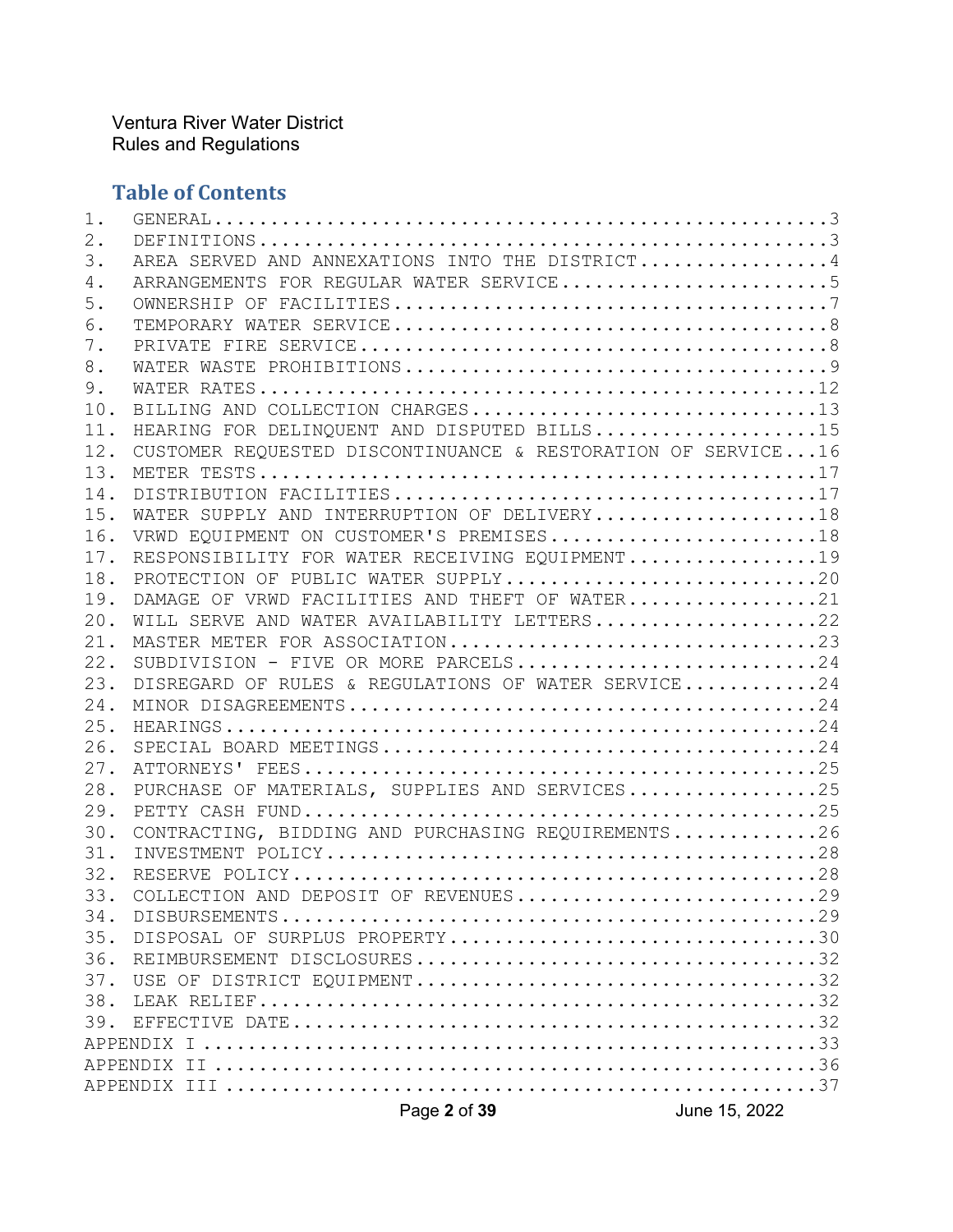## **RULES AND REGULATIONS**

#### **1. GENERAL**

This document shall be known as "Rules and Regulations for Water Service" for the Ventura River Water District. Unless otherwise approved by the Board of Directors of the Ventura River Water District, all water service shall be made in accordance with these rules and regulations. The Board of Directors may amend these rules and regulations at any regular or special meeting by Resolution or Ordinance.

#### **2. DEFINITIONS**

Whenever the words defined in this article occur in these rules and regulations, they shall have the meaning herein defined:

2.1 "Additional dwelling" shall mean any structure used for living purposes, including mobile home, trailer, apartment, single family home, duplex, granny flat (if a separate structure), condominium, and/or any other similar dwelling.

2.2 "association" shall mean a corporation or association created to own or improve or lease lots or to provide management, maintenance or improvement of contiguous or non-contiguous lots.

2.3 "Board" shall mean the Board of Directors of the Ventura River County Water District.

2.4 "Commercial" shall mean any commercial or industrial development operating on land zoned for commercial or industrial uses.

2.5 "District" shall mean Ventura River Water District.

2.6 "Field Service Charge" shall mean the charge applied when a check is returned for Not Sufficient Funds and a door hanger notice must be made or water must be turned off when the payment of the water bill is delinquent by more than 10 days in accordance with Appendix I - Rates and Fees Schedule.

2.7 "General Manager" shall mean the person holding the position or acting in the capacity of General Manager of Ventura River Water District.

2.8 "LAFCO" shall mean the Ventura County Local Agency Formation Commission.

2.9 "Multi Family Residential" shall mean any apartment or mobile home development with one or more meters designed to supply water to five (5) or more dwellings on the same parcel.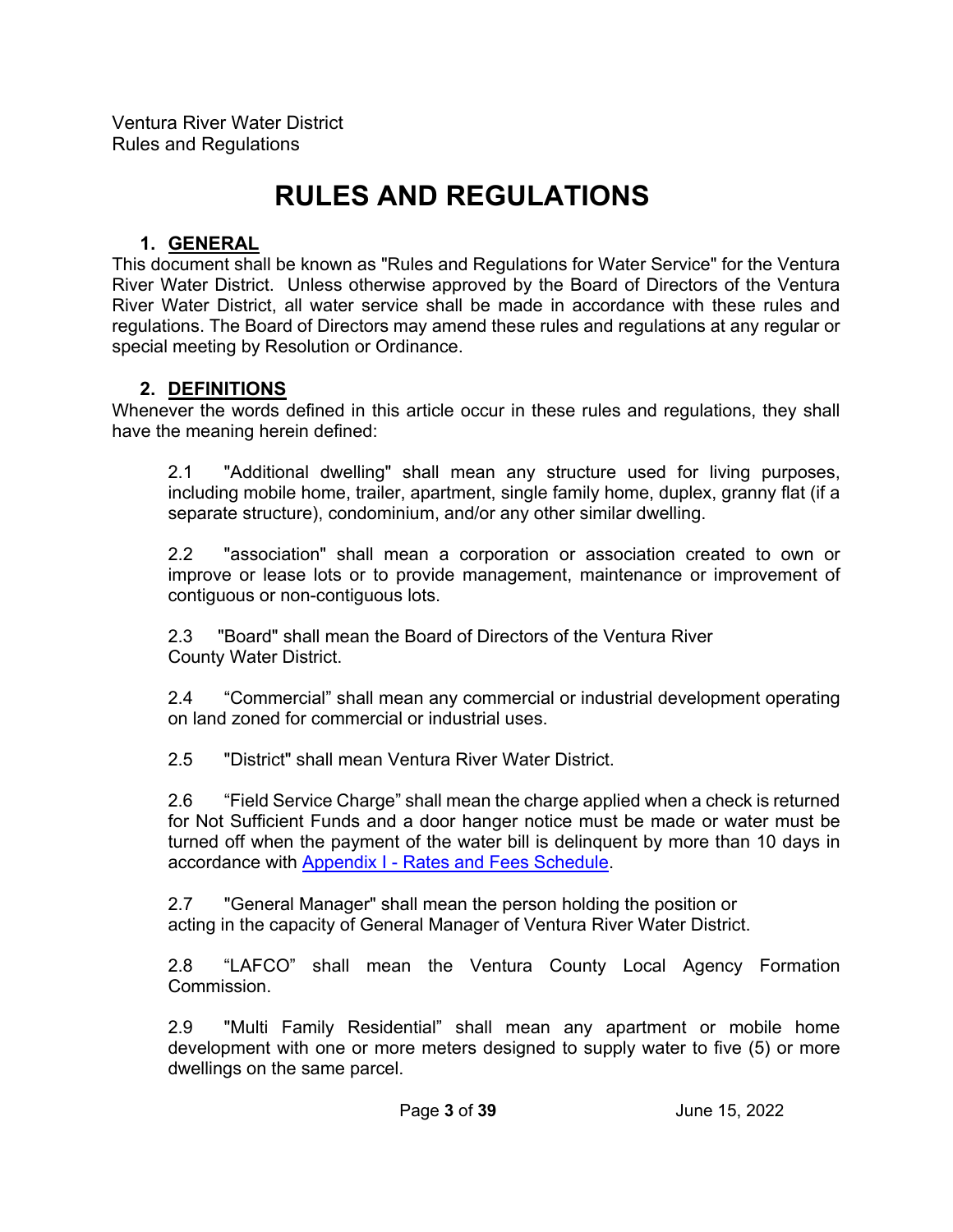2.10 "Single Family Residential" shall mean a residential property with from one (1) to four (4) dwellings on the same parcel.

2.10 "service" shall mean the furnishing of water to a customer through a connection to facilities of the VRWD.

2.11 "Service Facilities" shall mean the service lateral facilities between VRWD water main and the outlet of the meter.

2.12 "unit" shall mean 748 gallons or 100 cubic feet of water.

2.13 "Water Agency" shall mean and include public agencies, public utilities, and mutual water companies.

2.14 "Will Serve Letter" shall mean a letter issued by the Ventura River Water District committing to provide water service to a new customer.

2.15 "VRWD" shall mean the Ventura River Water District.

## **3. AREA SERVED AND ANNEXATIONS INTO THE DISTRICT**

The rules and regulations set forth herein pertain to service to land and/or improvements lying within the boundaries of VRWD. The Board on an individual basis may establish Service to parcels outside VRWD boundaries after approval from LAFCO.

 3.1 Approval of annexations in to or out of VRWD shall be at the pleasure of the Board and be approved by LAFCO. Annexation fees shall be the responsibility of the property owner(s) seeking annexation into or out of the District. The fees shall include, but not be limited to, all fees incurred by LAFCO, the State of California, mapping fees, administration fees, and any and all other fees related to the annexation process imposed by VRWD or other agencies. (See Appendix I for current Fee Schedule for VRWD fees)

 No property owner shall annex only a portion of his or her whole contiguous parcel. Water shall not be acquired for a parcel that is annexed and then transported to a parcel outside of the District's boundaries.

 Water service outside VRWD boundaries shall be approved by LAFCO and be by special service agreement only. This special service agreement will establish maximum rate of use, quantity to be purchased, duration of service and other matters pertinent to such service which are not covered by VRWD "Rules and Regulations". The water rate for outside user water service shall be established by the Board for each such service at the rate plus a surcharge and shall be set forth in the special service agreement.

 Capital improvements for new services shall comply with Ventura River Water District Rules and Regulations. Fee schedules in effect at the time of the District's final Resolution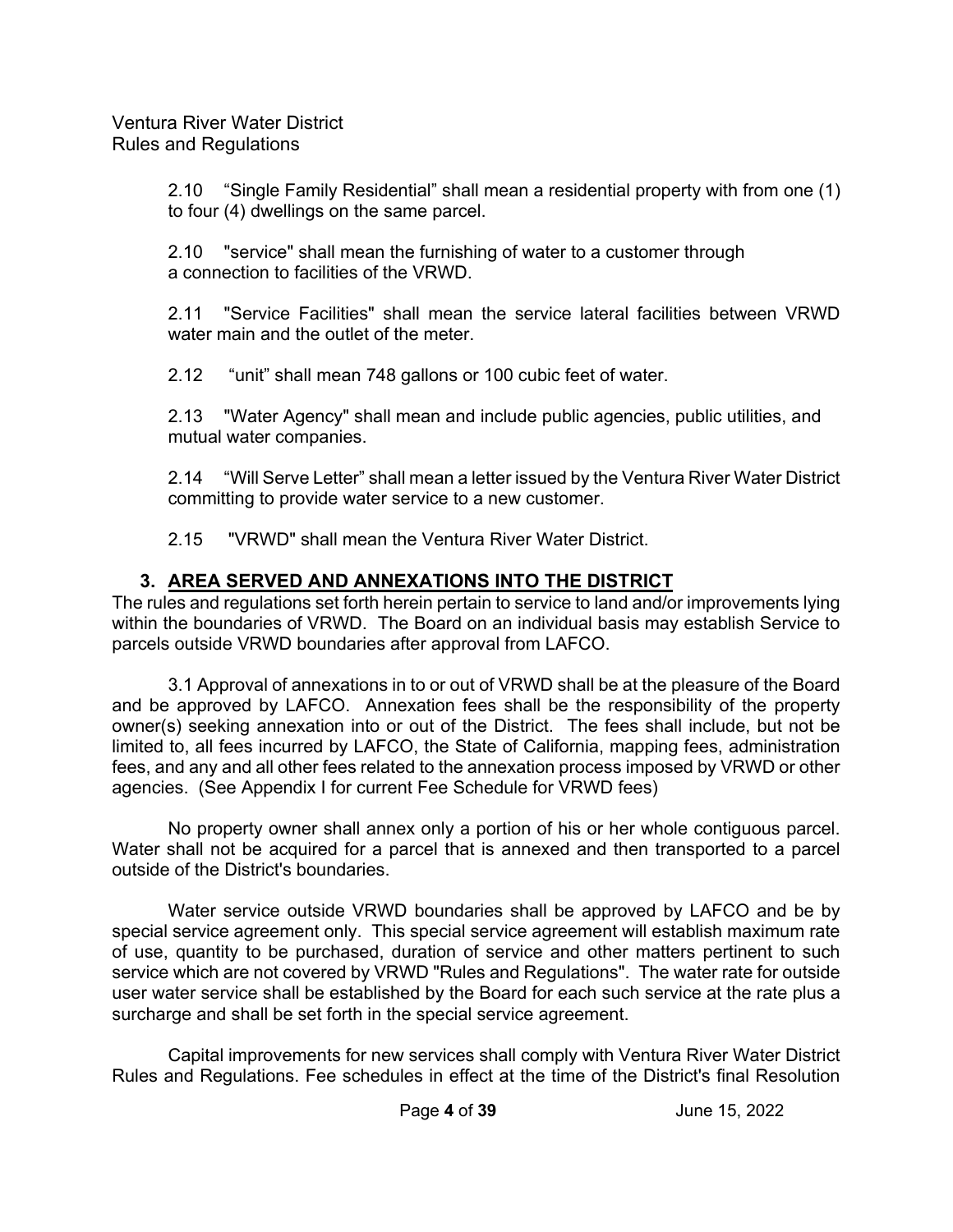approving and ordering the annexation shall be paid in full before water service is inaugurated.

### **4. ARRANGEMENTS FOR REGULAR WATER SERVICE**

4.1 APPLICATION FOR WATER SERVICE. Application for service shall be made in writing on a form available at the Ventura River Water District Office. The General Manager or his appointee may approve applications for service. All Applications for service shall be considered to be a written request for water and other services.

 4.11 REGULAR WATER SERVICE. Regular water service to each property and additional dwelling shall be through a separate water meter, except as provided herein. Water service for multi family apartments and mobile home parks may be provided by a single meter to the facility. Water service to an association shall be in accordance with Section 21 MASTER METER FOR ASSOCIATION. All rates, fees, and provisions for multi family residential development and associated service shall conform to the applicable portions of these "Rules and Regulations". The water rate shall be at the rates provided for in Appendix I.

 4.12 ADDITIONAL DWELLING UNITS. Existing, permitted additional dwellings that do not have a separate water meter shall not be required to install a separate water meter. Existing, illegal additional dwellings that do not have a separate water meter shall be required to install a separate water meter. New Additional Dwelling Units shall have a separate water service to the main unless the water pressure serving the property is 70 psi or higher and is waived in writing by the General Manager.

#### 4.2 ESTABLISHMENT AND MAINTENANCE OF CREDIT.

 4.21 DEPOSITS. New Customers are required to provide proof of credit worthiness to the District in the form of pictured identification, a major credit card, prior Water Company or other verifiable credit reference. Connection of service may be delayed until the determination of credit worthiness has been made. Customers may avoid this credit check by providing a voluntary refundable security deposit.

 In the event a customer who was deemed credit worthy at time of sign up does not maintain credit to the satisfaction of VRWD, a security deposit may be required after two late notices in any 12-month period. Customers not deemed credit worthy are required to provide a security deposit to guarantee payment of the customer's obligations to VRWD until his good credit has been established to the satisfaction of VRWD. If the customer is a water agency, credit shall be deemed established.

 A customer's credit shall be considered established and maintained to the satisfaction of VRWD if the customer has not received a late notice during the prior 18 months. When a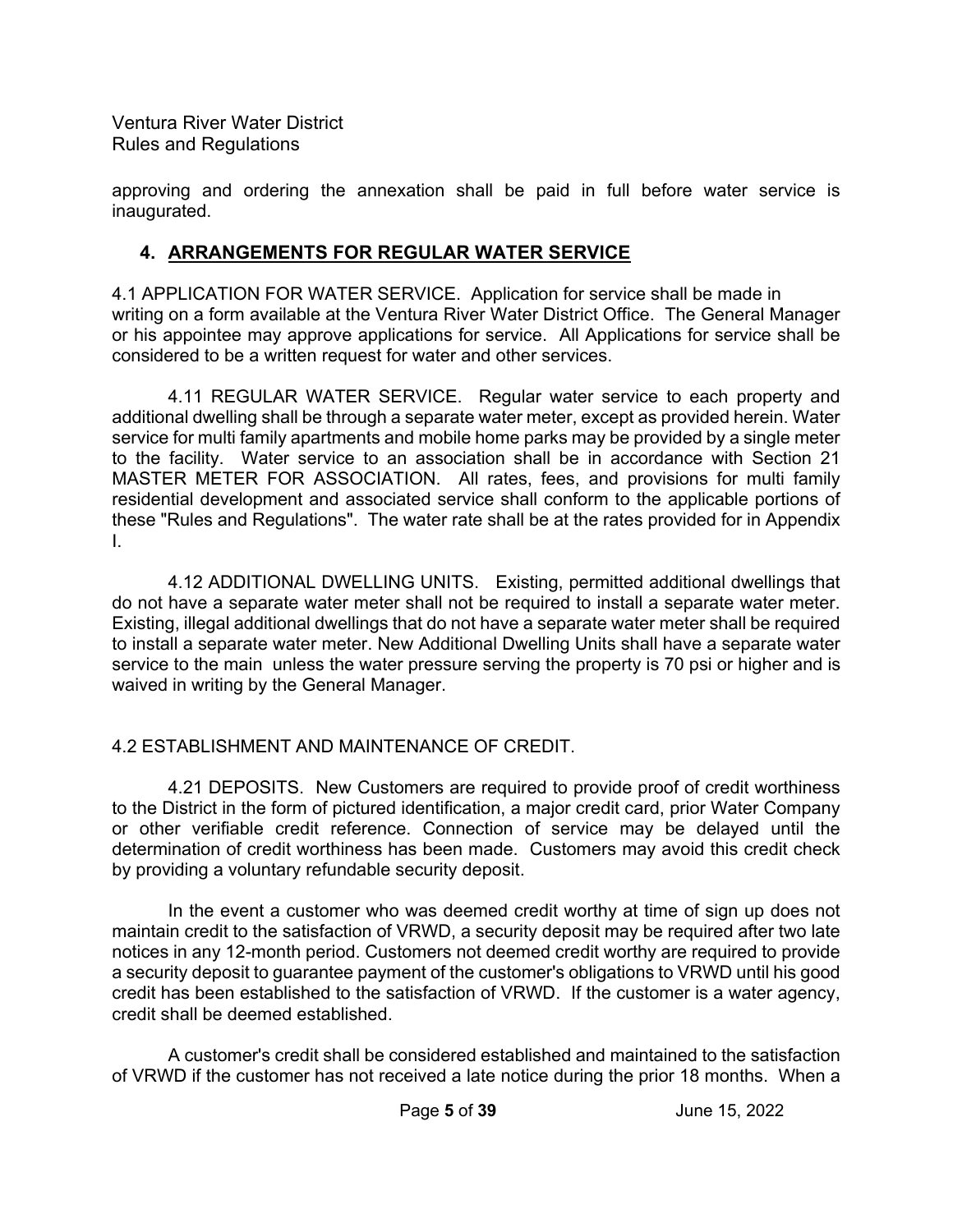customer has established and maintained credit to the satisfaction of VRWD, the customer's deposit, without interest, will be applied to the customer's account as a credit. If the deposit is applied to a closing bill and the balance is less than \$10.00 a refund will only be made if specifically requested. In the event the customer does not continue to maintain credit to the satisfaction of VRWD after the deposit has been refunded, the full deposit will again be required in order to continue water service. If service has been discontinued for nonpayment, the General Manager may levy an additional deposit. Deposits shall be made according to the current schedule of rates available at the District Office. (See Appendix I - Rates and Fees Schedule).

 4.22 OUTSTANDING OBLIGATIONS. Payment in full of any outstanding obligation in connection with VRWD water service must be paid before water service can be restored to an existing location or to a present customer at a new location.

 4.3 SERVICE AND FACILITY INSTALLATION. Where the conditions of service require Special Facilities, as determined by VRWD, the installation fee, regardless of the size of service, shall include all direct and indirect costs of furnishing and installing such Special Facilities. Such Special Facilities may include, but are not limited to, turnout, heavy-duty pipeline, excess pipeline, trenching, installation of casing, and paving.

4.31 BACKFLOW PREVENTION DEVICES. The Customer may be required to furnish and install a backflow device at his sole expense in compliance with the requirements as set forth in Section 18 of these "Rules and Regulations".

4.32.1 CAPACITY CHARGE. A Capacity Charge shall be paid at the time an application for water service is made, in accordance with the current Capacity Charge Schedule. (See Appendix II for Capacity Charge Schedule)

 4.4 PAYMENT OF INSTALLATION FEE. The installation fee or estimated installation fee shall be paid in full at the time application is made for water service. Any adjustment of the estimated installation fee shall be made when the service installation is completed.

4.5 CHANGE IN SIZE OF SERVICE. Changes in the size of water service shall conform with the following:

4.51 Increase in size: Customers requesting an increase in the size of service shall make application to the District and pay any additional Capacity Charges for the size of service plus installation fees as provided for herein. (See Appendix II for Capacity Charge Schedule) The increase in size of service shall be charged to the customer at actual direct and indirect costs, including but not limited to labor, parts, and administrative costs.

4.52 Decrease in size: Customers requesting a decrease in the size of service shall make application to the District and enter into an agreement with the District documenting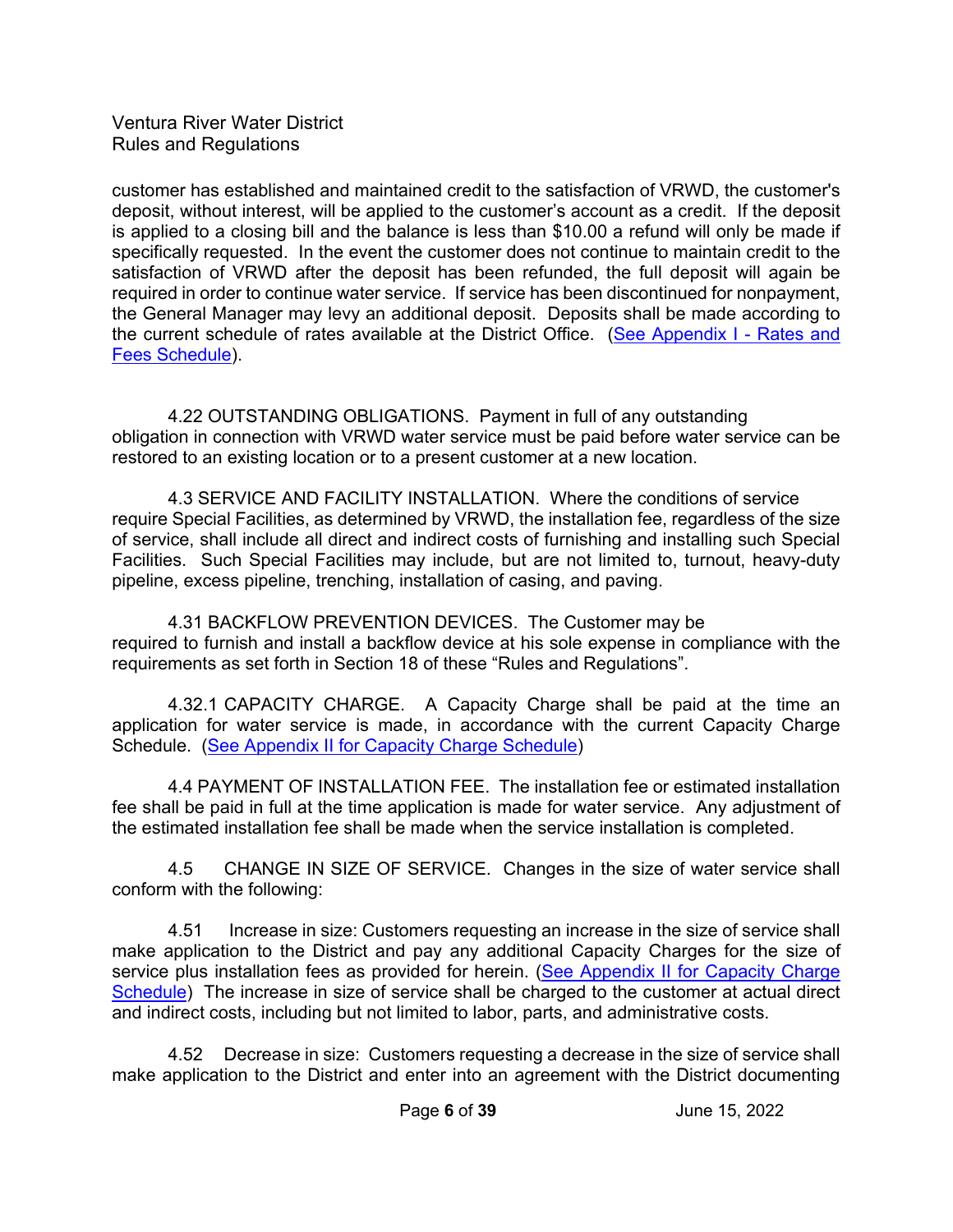that the customer may upsize the service back to the original size without paying an additional Capacity Charge. The customer shall pay all costs associated with reducing the service size including direct and indirect costs, including but not limited to labor, parts, and administrative costs. VRWD reserves the right to require the customer enlarge the service at any time that VRWD determines that the customer's water demand necessitates a larger service. Refund of the Capacity Charge shall not be allowed because those funds are invested in constructing the capacity of the infrastructure which cannot be reduced once constructed.

 4.6 RELOCATION OF EXISTING SERVICE FACILITIES. When a change in the location of existing Service Facilities is deemed necessary by VRWD, such change in location shall be accomplished at VRWD's expense. When the relocation of existing Service Facilities is required as determined by VRWD, as a result of action taken by the customer or when such relocation is requested by the customer for his convenience, and upon approval by the General Manager, such relocation shall be accomplished at the customer's expense. In either event, the cost of reconnecting the customers' private plumbing system to the relocated VRWD-owned Service Facilities shall be at the customer's sole expense.

 4.7 SHUTOFF FOR NONCOMPLIANCE. Water service may be shutoff for violation of or noncompliance with these "Rules and Regulations" and may be resumed only upon satisfactory evidence that violations have been corrected or those provisions of "Rules and Regulations" have been complied with.

## **5. OWNERSHIP OF FACILITIES**

5.1 VRWD FACILITIES. VRWD shall retain ownership of all meters, appurtenances and connection piping serving the meter regardless of who pays for or installs the facilities. The valve on the outlet side of the meter, pressure regulators, backflow prevention devices and other special facilities beyond the meter are owned by the customer and their proper operation and maintenance are the responsibility of the customer. VRWD regulations relating to assurances regarding proper operation of such special facilities are set forth in Section 18 of these "Rules and Regulations".

 5.2 CUSTOMER INSTALLED FACILITIES. By special agreement, and with the consent of the General Manger, the customer may furnish and install all of the required Service Facilities at his sole expense, provided such installation is by a VRWD approved, licensed, and insured contractor. Under such circumstances, the customer may be required to pay to VRWD the costs of legal services, engineering, plan check, inspection, and administration service, operation and maintenance shutdown costs, and other cost related items. Such customer-installed facilities between VRWD pipeline and the customer's side of the meter shall become the property of VRWD and shall thereafter be maintained by VRWD.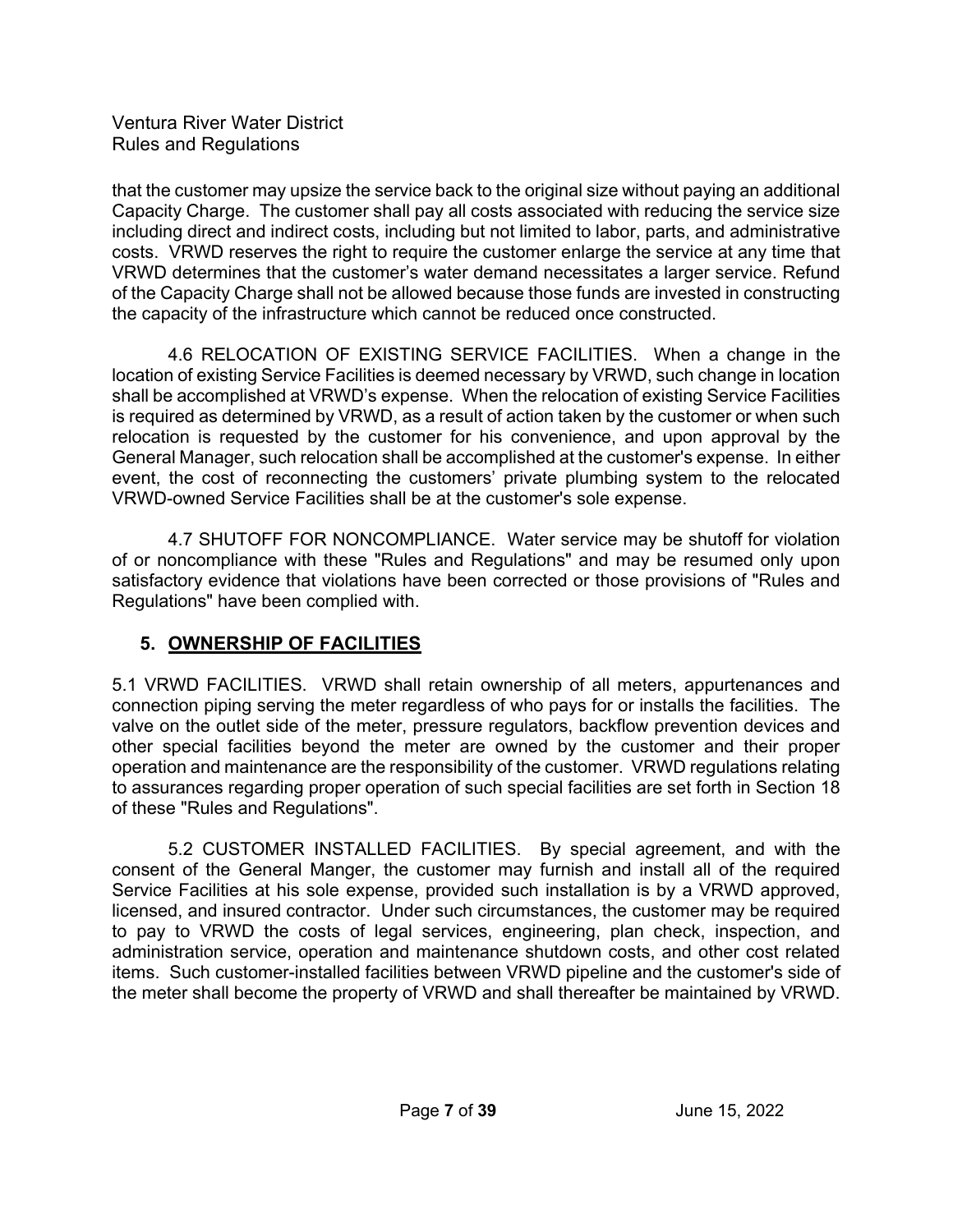## **6. TEMPORARY WATER SERVICE**

Application for temporary water service shall be made in writing on a form provided by VRWD. Temporary water service is intended primarily for construction and sanitary sewer flushing purposes and is provided via a hydrant meter or hard plumbed connection. Temporary water service may be provided for a maximum of six (6) months.

 6.1 INSTALLATION FEE OF TEMPORARY WATER SERVICE. A meter installation fee shall be paid by the applicant at the time temporary water service is requested, providing service from nearest hydrant only. (See Appendix I for Rates and Fees Schedule).

 6.2 TEMPORARY SERVICE RELOCATION FEES. If a temporary water service requires service consecutively at two or more points in VRWD's system, a relocation fee shall be paid by the customer for each change of location. Relocations will be made by VRWD upon 48 hour notice by the customer, excluding Saturdays, Sundays and holidays, (See Appendix I for Rates and Fees Schedule).

 6.3 GUARANTEE DEPOSIT. The applicant shall be required to deposit funds as a guarantee of payment of charges for temporary water service and as a guarantee of payment for damage to VRWD property for which the customer is liable. The deposit shall be in accordance with the current Rates and Fees Schedule. (See Appendix I for Rates And Fees Schedule)

 6.4 RETURNED CREDITS. Returned credits not cashed after six (6) months shall be void, subject to customer appeal. These funds will be transferred to the District's general income account.

 6.5 WATER SERVICE TO NEW SUBDIVISIONS. Prior to receiving any water to a new subdivision, the developer must enter into an agreement to construct additions to the VRWD distribution system and pay applicable fees including current Capacity Charges. During construction, the developer may receive water from a temporary water meter connected to a fire hydrant, as described in Section 6. Prior to acceptance of the new distribution facilities, by VRWD, the developer will take out an application, or have an application taken out, for each service in the subdivision.

 6.6 RESPONSIBILITY FOR TEMPORARY WATER SERVICE EQUIPMENT. Customers using temporary water service equipment are fully responsible for the condition and safe return of the meters and material associated with the temporary service connection.

## **7. PRIVATE FIRE SERVICE**

 7.1 APPLICATIONS FOR PRIVATE FIRE PROTECTION FACILITIES. VRWD may grant applications for private fire service or private fire hydrants. Fire sprinkler service shall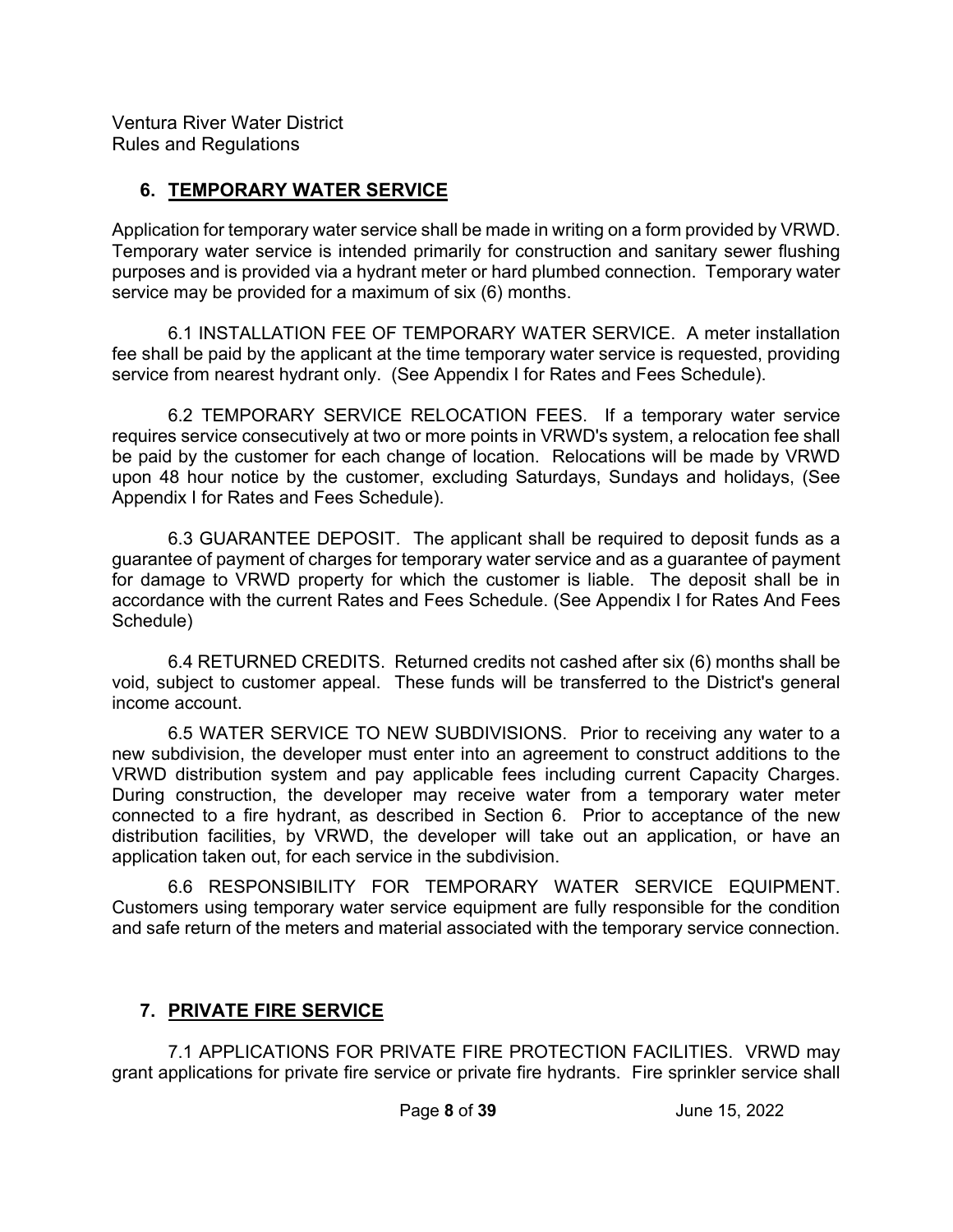require a spring activated check valve on the fire sprinkler piping and shall be connected after the pressure regulator. A detector-check-type meter shall be required on all private fire service connections. The customer, in accordance with plans previously approved by VRWD must install the required meter installation. The customer will be required to install the appropriate backflow prevention device in accordance with the provisions set forth in Section 18 herein.

 7.2 FIRE STANDBY CHARGES FOR PRIVATE, COMMERCIAL AND INDUSTRIAL FIRE PROTECTION FACILITIES. (See Appendix I for Rates and Fees Schedule)

#### **8. WATER WASTE PROHIBITIONS**

#### 8.1 PROHIBITIONS

No Ventura River Water District customer shall allow use of water for nonessential or unauthorized uses as defined herein:

- (1) **General Waste:** Indiscriminate running of water or washing using water which is wasteful and without reason or purpose.
- (2) **Cleaning of Structures and Vehicles:** The washing of building exteriors, mobile homes, cars, boats or recreational vehicles without the use of a positive shut-off nozzle on either the hose or pressure washer that causes it to cease dispensing water immediately when not in use.
- (3) **Washing of Exterior Surfaces:** The washing of hard or paved surfaces, including but not limited to sidewalks, walkways, driveways, parking areas, tennis courts, patios, streets or alleys, except when necessary to alleviate safety or sanitary hazards or when broom or other waterless device will not suffice. If necessary, washing may only be done with a bucket or similar container, a hose equipped with a positive shut-off nozzle, a pressure washer, a low-volume high pressure water efficient water broom, or a cleaning machine equipped to recycle the water used.
- (4) **Plumbing Leaks:** The escape of water through leaks, breaks, or malfunctions within the water user's plumbing or distribution system, for a substantial period of time within which such break or leak should reasonably have been discovered and corrected.
- (5) **Runoff Control:** The application of potable water to outdoor landscapes in a manner that causes runoff such that water flows onto adjacent property, non-irrigated areas, private and public walkways, roadways, parking lots, or structures.
- (6) **Water Fountains:** The use of potable water in a fountain or other decorative water feature except where the water is part of a recirculating system.
- (7) **Watering Frequency:** Outdoor irrigation of ornamental landscapes or turf with potable water no more frequently than two days per week.
- (8) **Watering Times:** Outdoor irrigation of ornamental landscapes or turf with potable water between the hours of 10:00 A.M. and 6:00 P.M. unless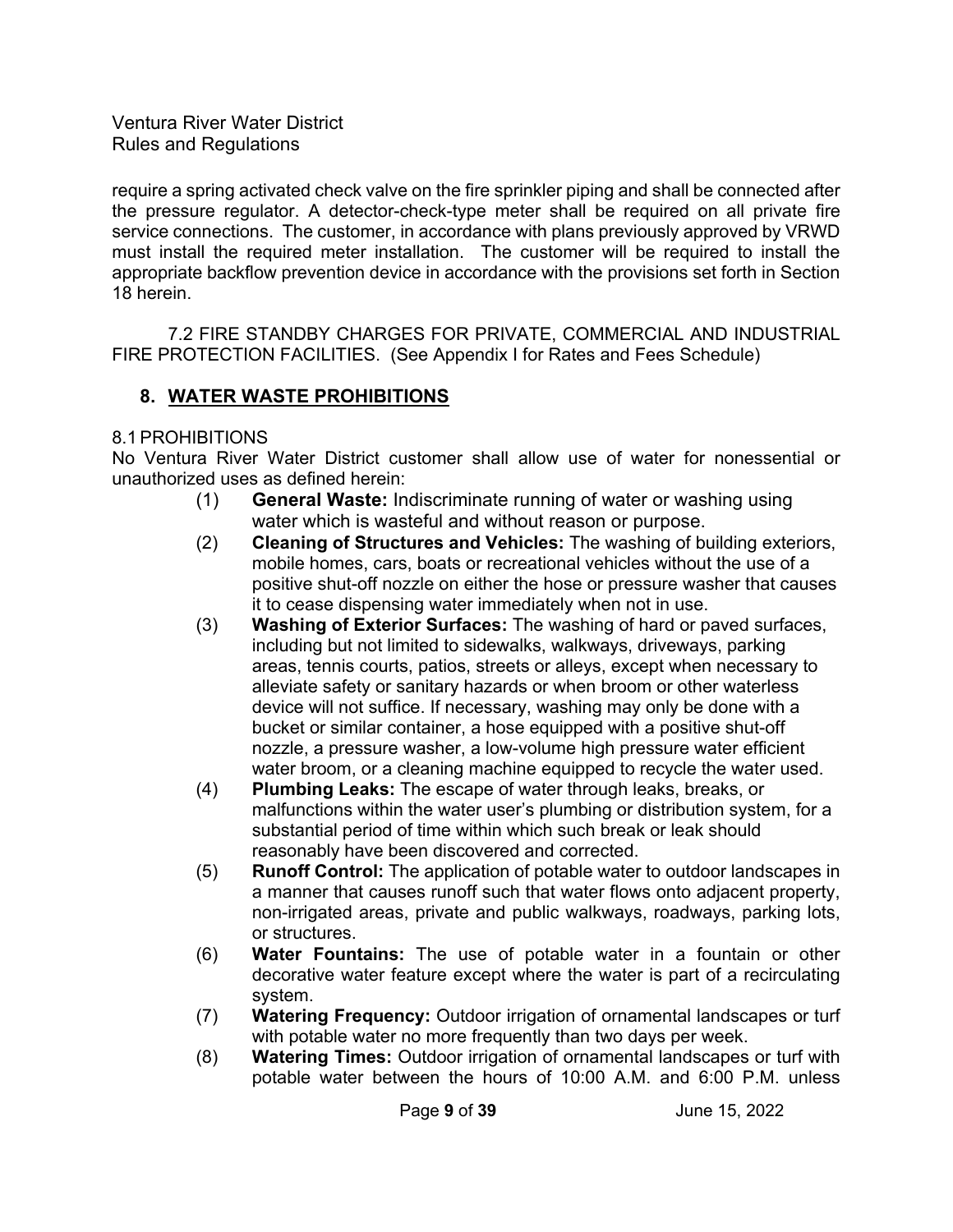> performed by a watering can or handheld sprayer nozzle. (Exceptions may be authorized by the General Manager where there is no ability to not water between 10:00 a.m. to 6:00 p.m.)

- (9) **Continuously Running Water:** any fixture that provides continuously running water shall be modified to stop flowing when not in use unless otherwise mandated by the Ventura County Health Department.
- (10) **Cooling:** Water used for all cooling purposes shall be re-circulated. Single pass cooling systems shall be modified or taken out of service within 6 months of written notification from the District.

#### 8.2 EXEMPTED WATER USES

- a. All water use associated with the operation and maintenance of fire suppression equipment or employed by the District for water quality flushing and sanitation purposes shall be exempt from the provisions of this Section.
- b. Use of water supplied by gray water or rainwater collection system is also exempt; however, use of water from these systems is not exempt from the applicable regulations of the State and local jurisdictions governing the use of such water.
- c. Supervised testing, adjusting, or repairing of irrigation systems is allowed any time for no more than five (5) minutes per station.

#### 8.3 ENFORCEMENT OF VIOLATION

Complaints of water waste will be investigated and enforced by the District in the form of a Notice of Violation. The following officers and employees of the Ventura River Water District are hereby designated and authorized to issue citations for enforcement of this Section: General Manager, Utility Workers, Water employees designated by the General Manager 8.4 NOTICE OF VIOLATION

The notice to the District water customer of a violation of this Section will be issued by either, mail, hand-delivery, or posting at the entrance of the violator's premises. The District will issue a written notice that states the time, place, and general description of the violation or repeat of violation, as well as a time frame in which the violation must be corrected. District staff may use discretion when determining the correction time.

#### 8.5 CONSEQUENCE OF VIOLATION

Administrative fines and water service actions may be levied and applied for each violation of a provision of this Section as follows:

Penalties for failure to comply with any provision of the Section are as follows: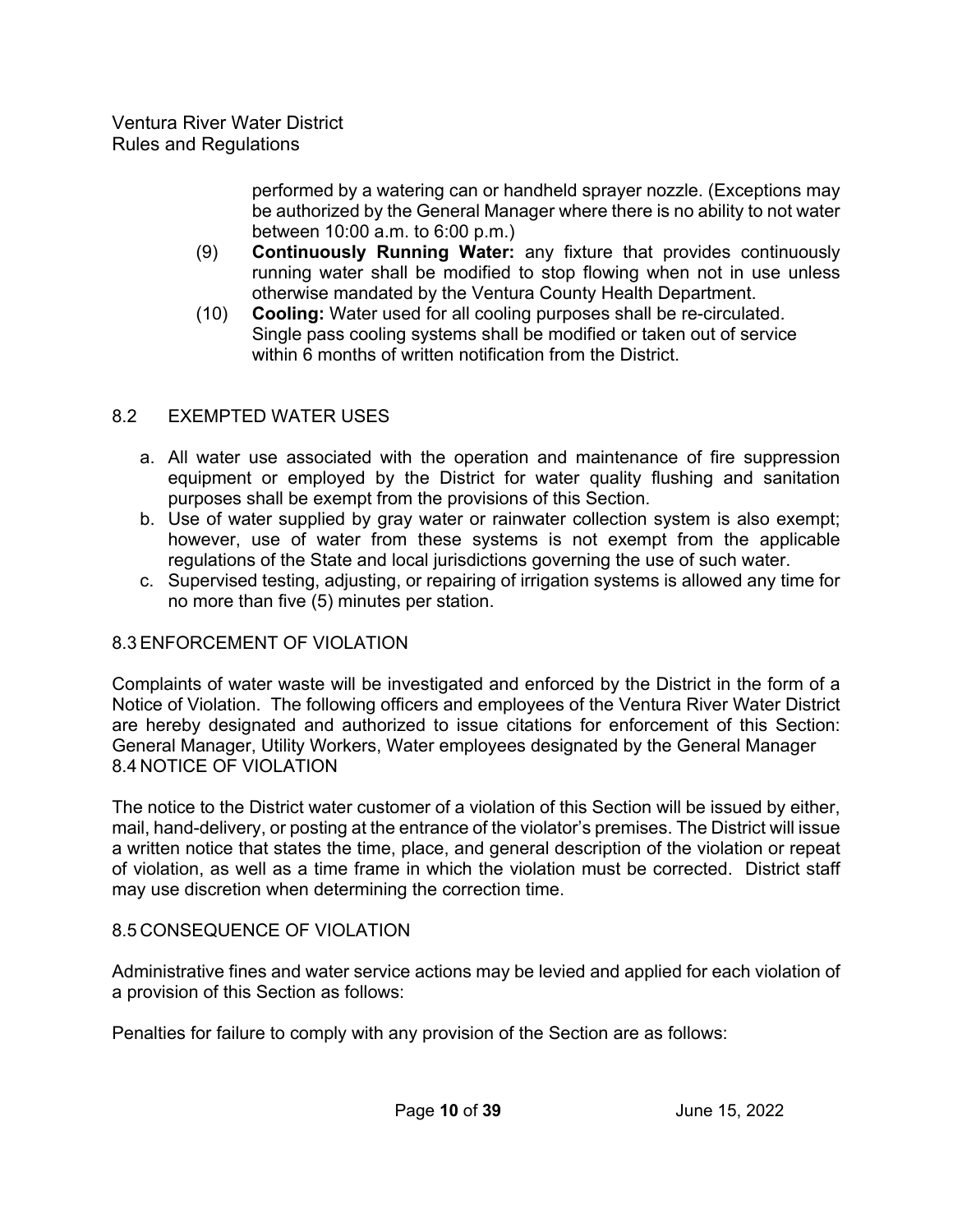- a. First Violation: The District will issue a written notice to the water customer describing the violation, required compliance date and attach a copy of this Section.
- b. Second Violation: If the first violation is not corrected within the time frame specified by the District, or if a second violation occurs within the following twelve (12) months after the first violation notice, a second notice of violation will be issued and an administrative fine of one hundred dollars (\$100) shall be levied for the second violation of this Section.
- c. Third Violation: A third violation within the following twelve (12) months after the date of issuance of the second notice of violation is punishable by an administrative fine of two hundred dollars (\$200).
- d. Fourth and Subsequent Violations: Each day that a violation of this Section occurs beyond the remedy allowance provided in the third Notice of Violation is subject to any or all of the following penalties:

i. Water service may be turned off or flow may be restricted. Where water service is turned off or flow restricted, it shall be turned on or unrestricted upon correction of the violation and the payment of the reconnection charges, staff time, and District material purchases per the District's Rules and Regulations in effect at the time.

ii. A fine of not more than \$500 may be imposed per day of continued violation.

#### 8.6 PAYMENT OF ADMINISTRATIVE FINES

The water customer is responsible for the full payment of administrative fines. Each administrative fine shall be applied in the customer's regular water billing. Payment of the administrative fine will be the final responsibility of the individual named on the water account. Non-payment of fines will be subject to the same remedies as non-payment of basic water rates, in accordance with the Ventura River Water District Rules and Regulations. The above fines shall be included in the next monthly water bill and must be paid in accordance with normal bill paying processes or the water service will be subject to turn off and appropriate field charge to reconnect at the current re-connection charge. Failure to make corrections or pay a charge within the allotted time may also result in restriction of service.

#### 8.7 APPEAL

Any customer against whom an administrative fine or water service action is levied pursuant to this Section shall have the right to appeal as follows:

(1) The appeal must be in writing, legible, and received by the General Manager within fifteen (15) calendar days of the issuance of the notice of violation to the customer.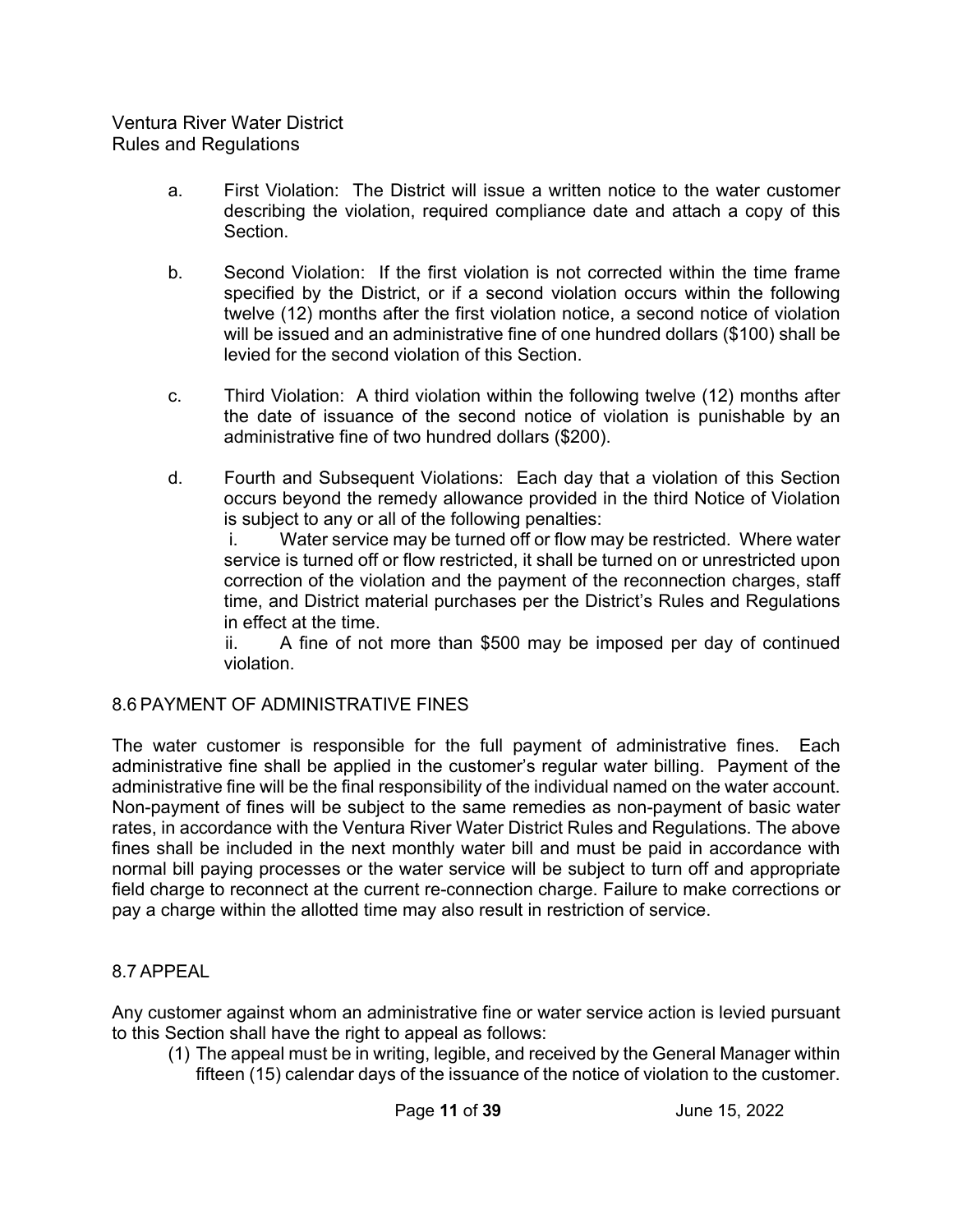> Any violation not timely appealed shall be deemed final. The written request for appeal consideration shall include:

i.A description of the issue, ii.Evidence supporting the appeal, and

iii.A suggestion for resolution of the dispute, if any.

- (2) The General Manager will review the material submitted and make an independent determination of the issue, which shall be mailed to the customer within fifteen (15) calendar days of receipt of the request for appeal.
- (3) The General Manager's determination may be appealed in writing within fifteen (15) calendar days of the mailing of the notice of determination. The appeal of the General Manager's determination shall be heard and considered by the Board of Directors at an upcoming regular meeting of the Board. Notice of the hearing shall be mailed to the customer at least fifteen (15) calendar days prior to the date of the appeal hearing. The Board may, in its discretion affirm, reverse, or modify the determination. The Board's determination is final.
- 8.8 Ventura River Water District may order implementation of water conservation measures in addition to those set forth in this Section. Nothing in this Section shall be construed to require the District to curtail the supply of water to any customer when such water is required by that customer to maintain an adequate level of public health and safety. If any part of this Section or the application thereof to any person or circumstance is for any reason held invalid by a Court of competent jurisdiction, the validity of the remainder of the Section or the application of such provision to other persons or circumstances shall not be affected.
- 8.9 The provisions of this Section shall prevail in control in the event of any inconsistency between this Section and any other rule, regulation, ordinance, or Resolution of this District.

## **9. WATER RATES**

All rates and fees will be established based on the type and capacity of service.

9.1 CLASSES OF SERVICE. For rate purposes, water service shall be divided into classes as follows:

9.11 REGULAR SERVICE. Regular service shall apply to services supplied with water which are not temporary and consists of Single Family Residential, Multifamily Residential and Commercial. Any new service with a meter larger than one (1) inch shall require Board approval.

9.12 TEMPORARY WATER SERVICE. Temporary water service shall apply to those temporary service connections as outlined in the "Rules and Regulations" in Section 6.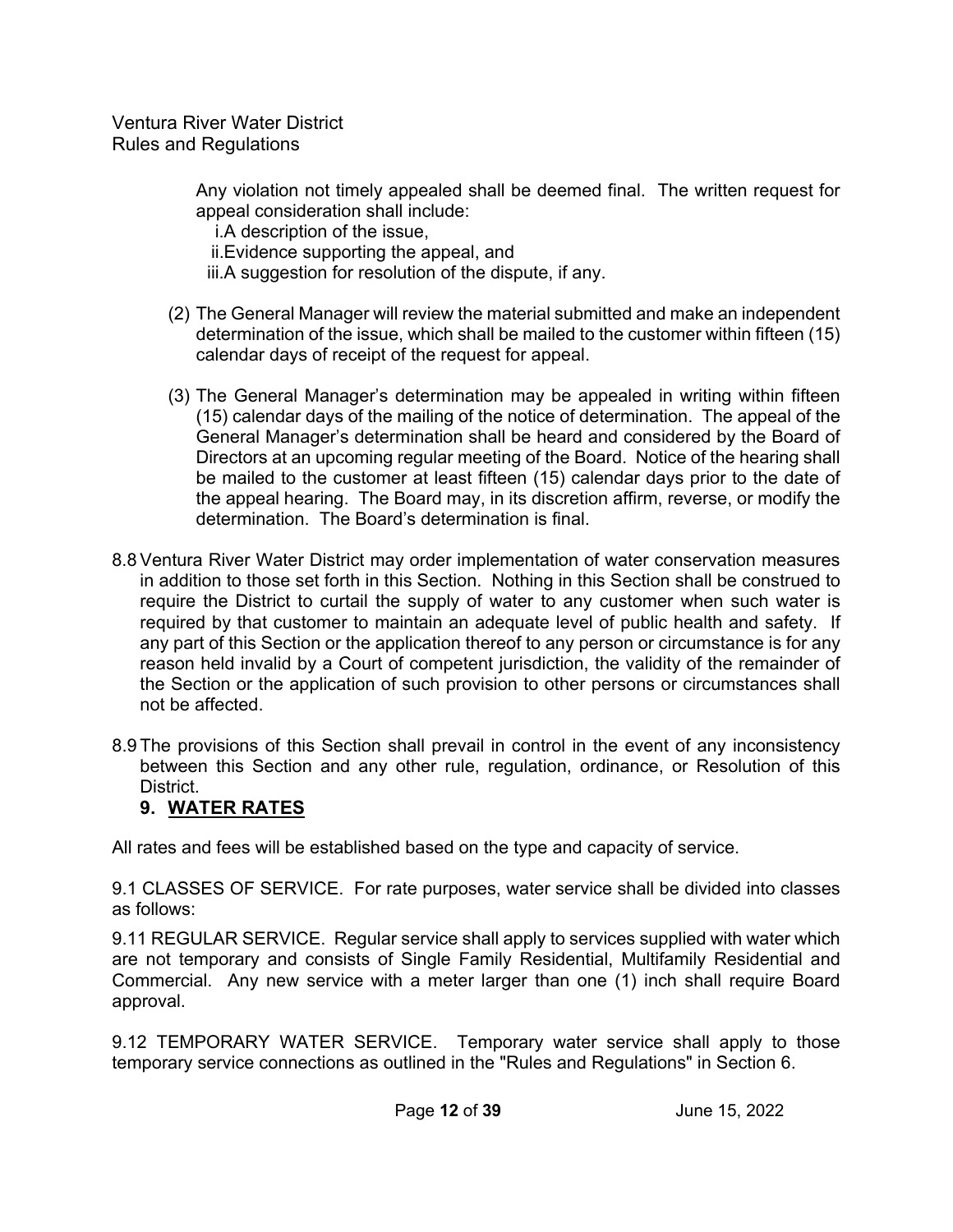9.2 WATER RATES. All customers are to be billed monthly for water consumption according to the current Rates and Fees Schedule. (See Appendix I for Rates and Fees Schedule)

9.3 MINIMUM BASE RATE. Each customer shall pay a minimum Base Rate for each billing period during which a service connection exists regardless if the service is turned on. (See Appendix I for Rates and Fees Schedule)

9.4 NON-REGISTERING METERS. Should any meter in service fail to register during any billing period or a portion thereof, the customer shall be billed for the estimated use of water during such period as determined by VRWD.

9.5 WATER BUDGET PROGRAM. The District has established a Water Budget Program for Single Family Residential (SFR) customer class and assigned a monthly water budget for each SFR customer that includes a 10 unit Health and Safety budget per residence plus water needed for livestock, irrigation, pools and arenas. Customers may apply at any time for a Water Budget Modification using the form provided by the District. Each month the General Manager shall compare the actual evapotranspiration (ET) rate with the average ET for that month and if found to be significantly different, the General Manger shall modify the ET prior to calculating the water bills for that month. During declared drought stages the water budget greater than the Health and Safety budget shall be reduced by the percentage required by the drought stage. A customer may notify the District when a pool must be filled and the District will increase that month's budget by the pool volume.

## **10. BILLING AND COLLECTION CHARGES**

 10.1 WATER BILLS. Water bills are processed on the last day of the month or, if the last day of the month is a weekend or holiday, the following business day, but always dated as of the last day of the month.

 10.11 PROPERTY OWNER RESPONSIBILITY. Bills for water service are the property owner's responsibility even if regularly paid by a renter or tenant. If water bills associated with the property remain delinquent, the General Manager may institute action in any court of competent jurisdiction, to cause the delinquent amount to be added to and become a part of the annual tax levied upon the property in accordance with Section 72094 et seq. of the California Water Code, and/or take any other steps to effect collection for services rendered by VRWD, provided such actions are compliant with California Health and Safety Code Sections 116900 et seq. as may be amended.

 10.12 CLOSING BILLS. Closing bills shall be prepared upon request of the customer or upon change of account. All outstanding obligations shall remain the property owner's responsibility per Section 10.11.

10.2 PAYMENT.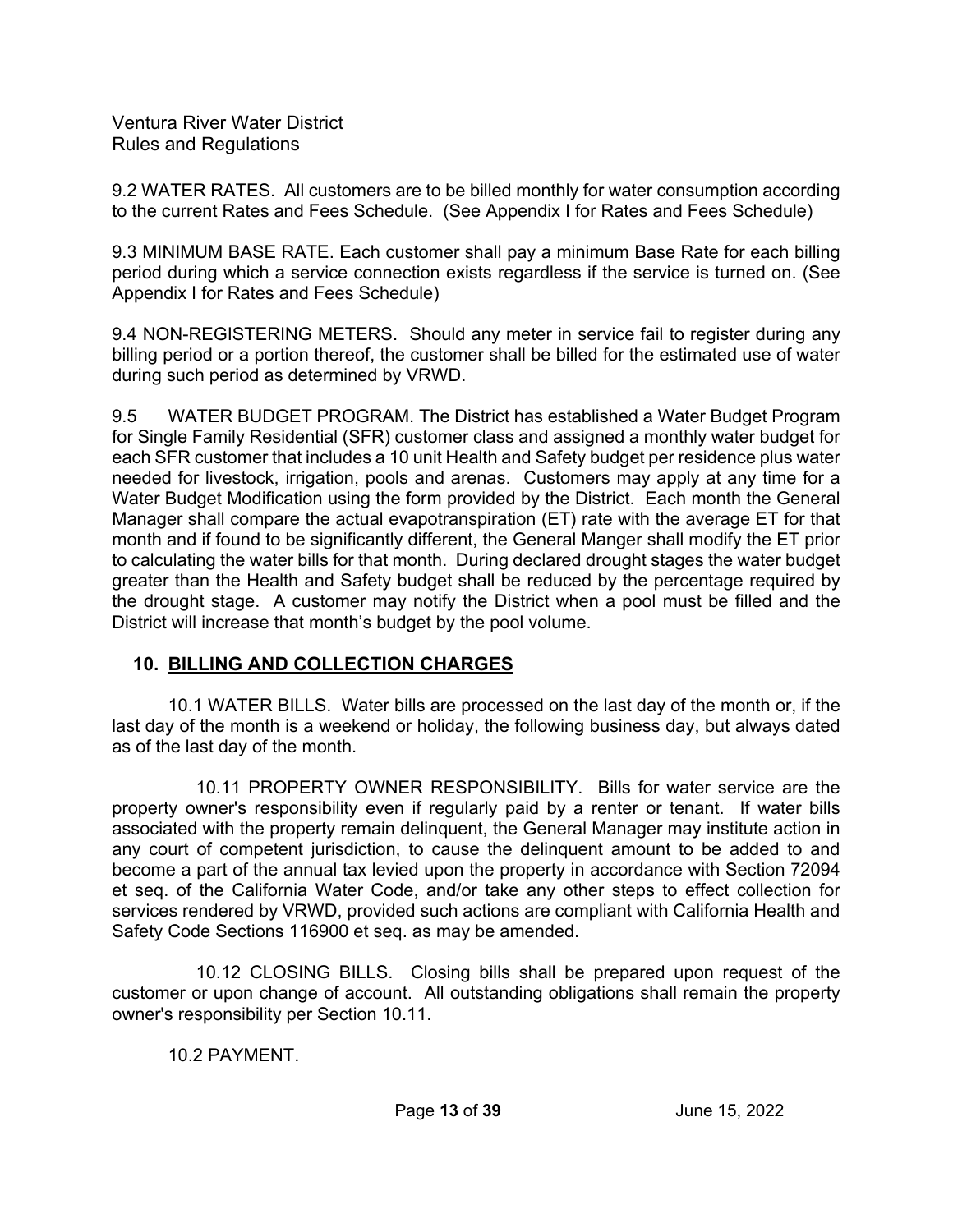10.21 DATE DUE. Amounts due VRWD pursuant to bill rendered in conformance with Subsection 10.1 above, shall be due and payable upon deposit of said bills in the United States mail addressed to the customer at the mailing address designated by him or upon presentation to the customer in person or by electronic bill as elected as a billing preference by the customer.

10.22 DELINQUENCY.

 10.221 WATER SERVICE. Payment due on water bills shall become delinquent unless paid on or before the  $10<sup>th</sup>$  day of the month following the billing month. Example: bills dated January 31st become delinquent at the close of business on February 10th.

 10.222 DELINQUENT PENALTIES. When a bill has been delinquent for thirty (30) days (forty (40) days after the water bill date), the Delinquent Penalty shall be assessed if the bill is greater than the Delinguent Penalty. Example: bills dated January  $31<sup>st</sup>$  become delinquent on February  $10<sup>th</sup>$  and if still unpaid by March  $10<sup>th</sup>$  will be assessed a delinquent penalty if the bill is greater than the Delinquent Penalty.

 10.223 DELINQUENT NOTIFICATION. If a bill remains delinquent forty (40) days after the water bill date, VRWD may send a delinquency letter to the customer(s) of record (property owner/manager and tenant) or contact the customer(s) by telephone or email or place a shutoff door hanger notice at the service address of the delinquent account. If a bill remains delinquent fifty (50) days after the water bill date, VRWD shall call or mail and email the customer of record to notify them of the delinquency, delinquent penalties assessed, pending shutoff date and the Field Service penalty if the water is turned off. If notification is by phone, VRWD shall offer to provide in writing to the customer a copy of Sections 10 and 11 of these Rules and Regulations and discuss options to avert a water shutoff for nonpayment. If notification is by mail, it shall be sent to the customer of the residence to which the residential service is provided. If the customer's address is not the address of the property to which service is provided, the notice shall also be sent to the address of the property to which residential service is provided, addressed to "Occupant," and will include a copy of the District's Discontinuance of Water Service Policy based on Sections 10 & 11 of these Rules and Regulations, a description of payment plan options and the appeal process. Such notification shall be given in accordance with California Health and Safety Code Section 116908. If a bill remains delinquent after the first notification(s) via telephone or mail or email and at least seven (7) days before service is subject to shutoff, a notice of imminent discontinuation of service will be placed in a visible location at the service residence (door hanger notice).

 10.224 DISCONTINUANCE OF WATER SERVICE. Water service will not be shut off until sixty (60) days after a bill remains delinquent (70 days after the water bill date). Water service will not be shut off if an adult in the residence is in the process of appealing the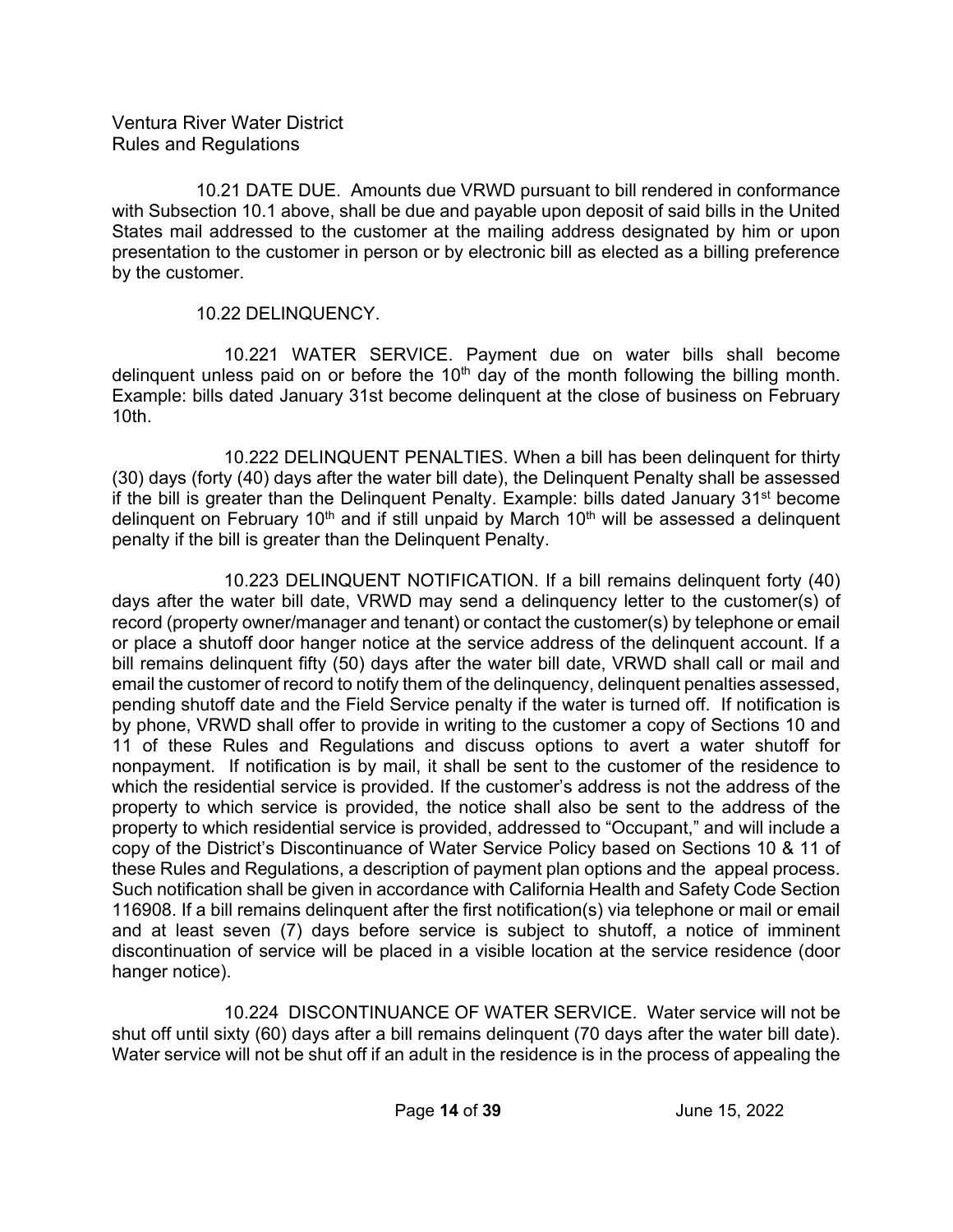water bill or negotiating a payment plan or other accommodation. A water service will not be shut off for nonpayment if all the following conditions are met:

 1. An occupant of the residence to which the service is provided submits a certification of a primary care provider that discontinuation of water service will be life threating to, or pose a serious threat to the health and safety of, a resident of the premises.

 2. The customer demonstrates that they are financially unable to pay the water bill during the normal billing cycle. The customer shall be deemed financially unable to pay for water service within the normal billing cycle if the customer or any member of the customer's household is a current recipient of CalWORKs, CalFresh, General Assistance, Medi-Cal, Supplemental Security Income/State Supplementary Payment Program, or California Special Supplemental Nutrition Program for Women, Infants, and Children, or the customer declares that the household's annual income is less than 200 percent of the federal poverty level.

 3. The customer is willing to enter into an amortization agreement, an alternative payment schedule, or a deferral regarding the delinquent water bill.

If and when service is shut off for nonpayment, a Field Service Charge will be assessed. The Delinquent Penalty and Field Service Charge shall be in accordance with the current Rates and Fees Schedule and will be added to the bill for costs associated with noticing and disconnecting the service. (See Appendix I for Rates and Fees Schedule)

 10.225 RESTORATION OF WATER SERVICE. In order to restore water service following shutoff for nonpayment, the customer will be required to enter into a payment plan or pay the total due on the account at the time service is restored including, but not limited to: water service, Delinquent Fee, Field Service Charges and Deposit. Payment for service reconnection must be made in cash, cashier's check or credit card only. (See Appendix I for Rates and Fees Schedule)

 10.226 REMEDIES FOR NONPAYMENT. The General Manager may institute action in any court of competent jurisdiction, to cause the delinquent amount to be added to and become a part of the annual tax levied upon the property in accordance with Section 72094, et seq. of the California Water Code, and/or take any other steps to effect collection for services rendered by VRWD. The General Manager may establish a payment plan for the customer for up to 6 months and may adjust bills deemed to be in error. Delinquent payments older than two years and less than \$50 per account may be written off as bad debt by the General Manager.

 10.3 RETURNED CHECK. If a check is returned from the bank for any reason, a returned item penalty shall be charged the NSF fee in accordance with the current Rates and Fees Schedule. (See Appendix I for Rates and Fees Schedule)

## **11. HEARING FOR DELINQUENT AND DISPUTED BILLS**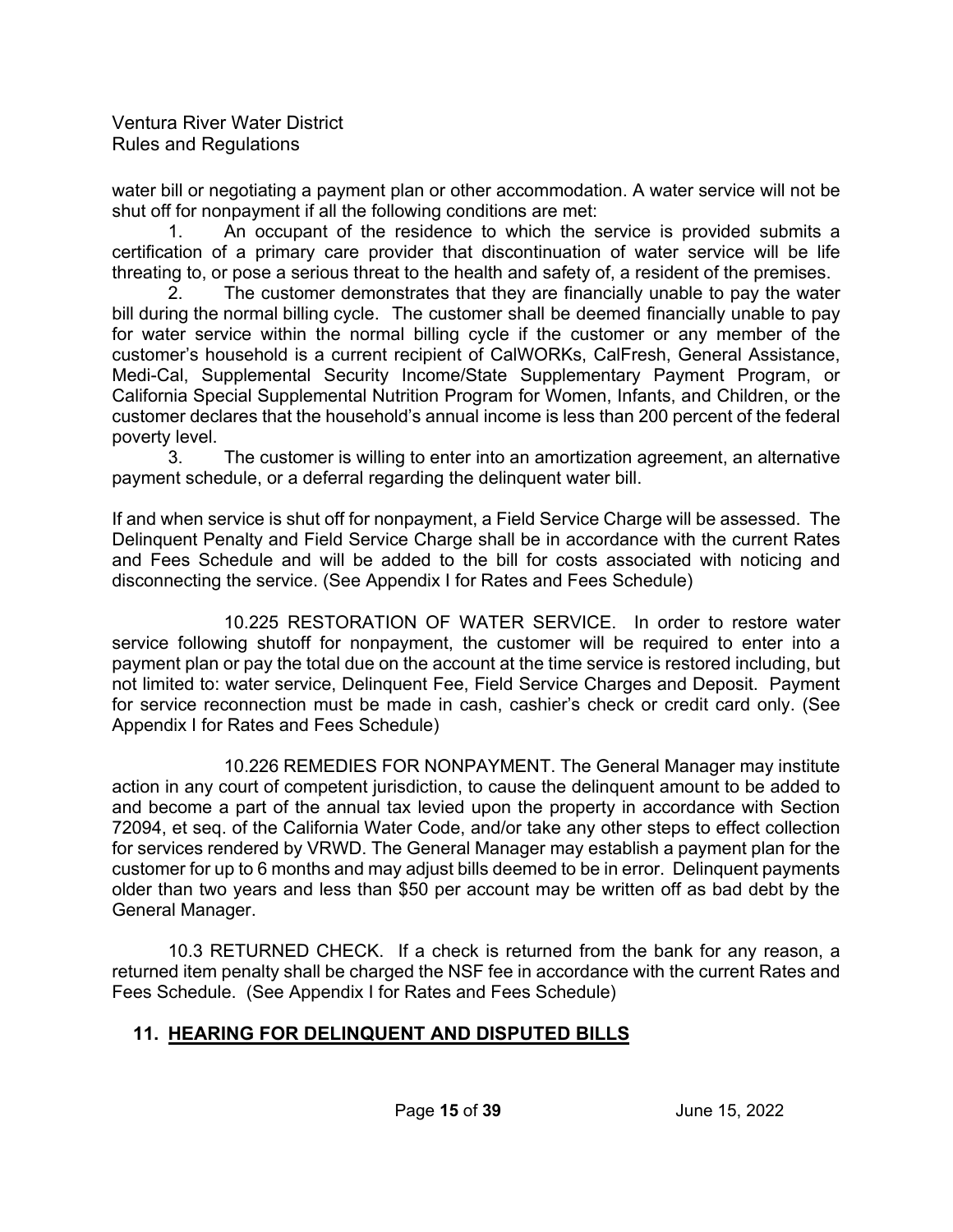11.1 HEARING. A customer or adult at the residence who has a delinquent and/or disputed bill is entitled to a hearing and review by the General Manager, Monday through Friday, holidays excepted, between 8:00 a.m. and 12:00 noon and 1:00 p.m. and 4:30 p.m. If the dispute cannot be resolved, a hearing will be arranged for the next scheduled Board meeting. The decision of the Board will be final.

#### **12. CUSTOMER REQUESTED DISCONTINUANCE & RESTORATION OF SERVICE**

 12.1 SHUTOFF FOR TEMPORARY PERIOD OF NON-USE. A service may be discontinued at the request of the customer for a temporary period of non-use. During the period of non-use the Base Rate shall continue to be paid in accordance with section 9.3.

 12.2 ARRANGEMENT FOR DISCONTINUANCE OF SERVICE. Water service will be turned off on the date requested by the customer, provided twenty-four (24) hours advance notice, excluding Saturdays, Sundays and holidays is furnished to VRWD.

 12.3 ADVANCE NOTICE. Regardless of whether restoration of service is requested by a current customer or a new customer, VRWD shall be provided a minimum of twenty-four (24) hours notice, excluding Saturdays, Sundays and holidays, in advance of such restoration of service.

 12.4 DEDUCTIONS. If a service is discontinued, deductions may be made from the customer's guarantee deposit to cover an unpaid bill due at time the service was shutoff, in which case service shall not be resumed until the deposit is restored to the current amount.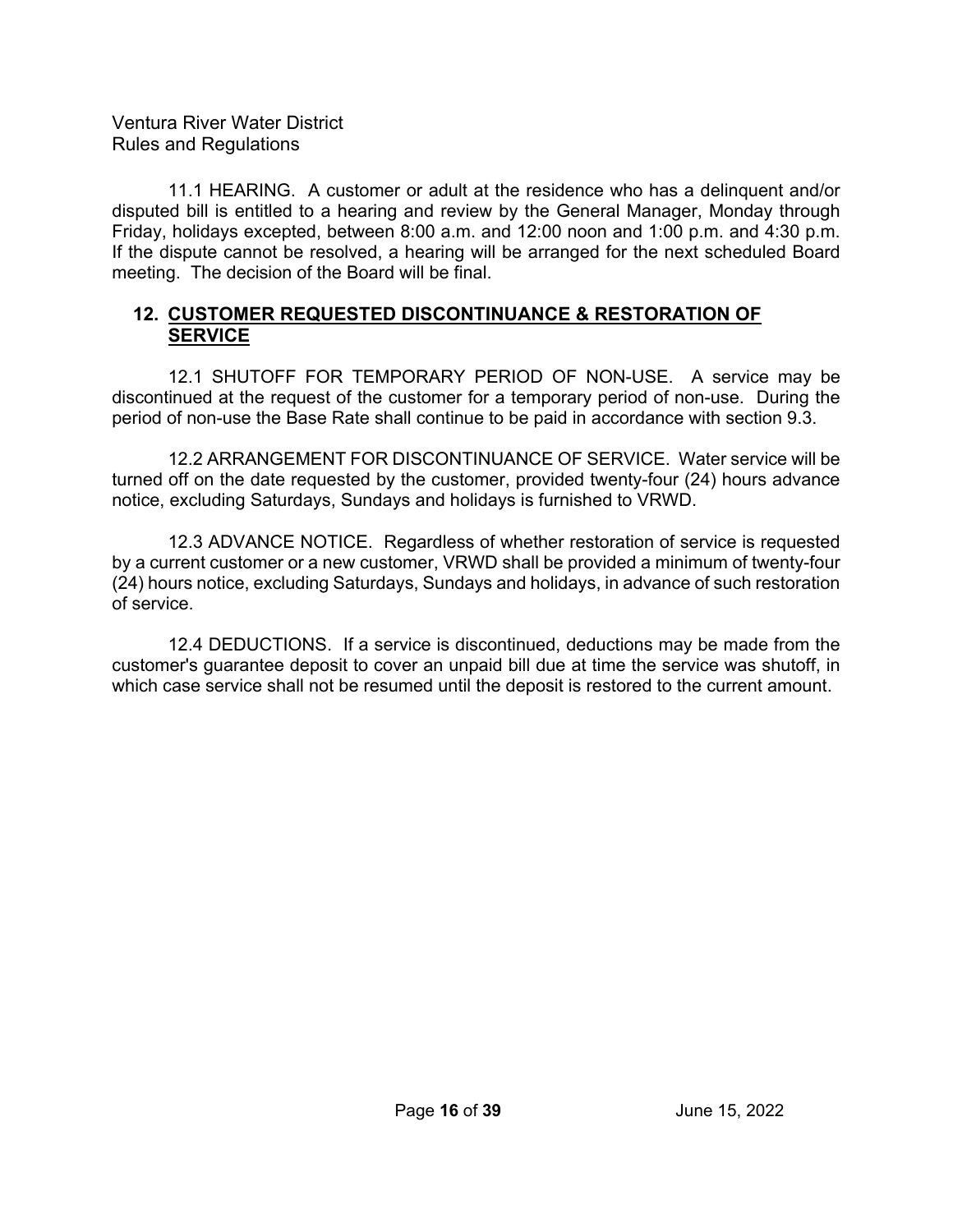### **13. METER TESTS**

 13.1 REQUEST FOR TEST. A customer who believes that the water meter serving his premises in not accurately measuring the water delivered may request a test of the water meter. When such a test is requested, the customer shall be required to pay a meter test fee to partially offset the cost of the test. (See Appendix I for Rates and Fees Schedule)

 If VRWD believes that the meter is inaccurately measuring the water delivered to a customer's premises, it may initiate a test of the meter to determine the accuracy. In the case of VRWD-initiated tests, the customer is not charged a test fee.

 13.2 TEST RESULTS. If the meter is found to be registering at a rate less than ninetyfive (95) percent of true flow or greater than one hundred and five (105) percent of true flow, appropriate adjustment of the customer's water bills for the immediately preceding four months will be made and the customer's account credited or charged as determined by VRWD to be appropriate in light of the test results. If the test shows registrations outside the limits set forth above, the meter test fee shall be refunded.

### **14. DISTRIBUTION FACILITIES**

 14.1 ALTERNATE PROCEDURES. Whenever extension of the water system is required because the lands to be served do not lie along a pipeline of adequate capacity or proper pressure, or special facilities for water service are required, the works shall be installed in accordance with one of the following procedures:

 14.11 INSTALLATION BY VRWD. The works may be installed by VRWD with the cost associated with service to the applicant's property paid by the applicant. All fees are to be paid prior to work commencing, including Capacity Charges, deposits and installation fees.

 14.12 INSTALLATION BY CUSTOMER. The works shall be financed and installed by the applicant in accordance with plans and specifications previously approved by VRWD. The applicant may be required to pay to VRWD the cost of engineering, inspection, and administrative services incurred in connection with the works.

 14.2 EXCESS CAPACITY. Where distribution facilities are to be constructed pursuant to any of the procedures set forth in Section 14, VRWD shall determine whether or not such facilities could be utilized to provide service to lands other than those for which service is requested. If other lands are benefited by service through such facilities, VRWD may require the installation of works with sufficient capacity to service such other lands in addition to those for which service is requested. If such excess capacity is installed, the following rules respecting financing and repayment shall apply:

 14.21 COST ALLOCATION BY BOARD. Regardless of which procedures of this section are applied, the Board shall determine an equitable division of the total cost of the facilities between the lands requesting service and those for which the excess capacity is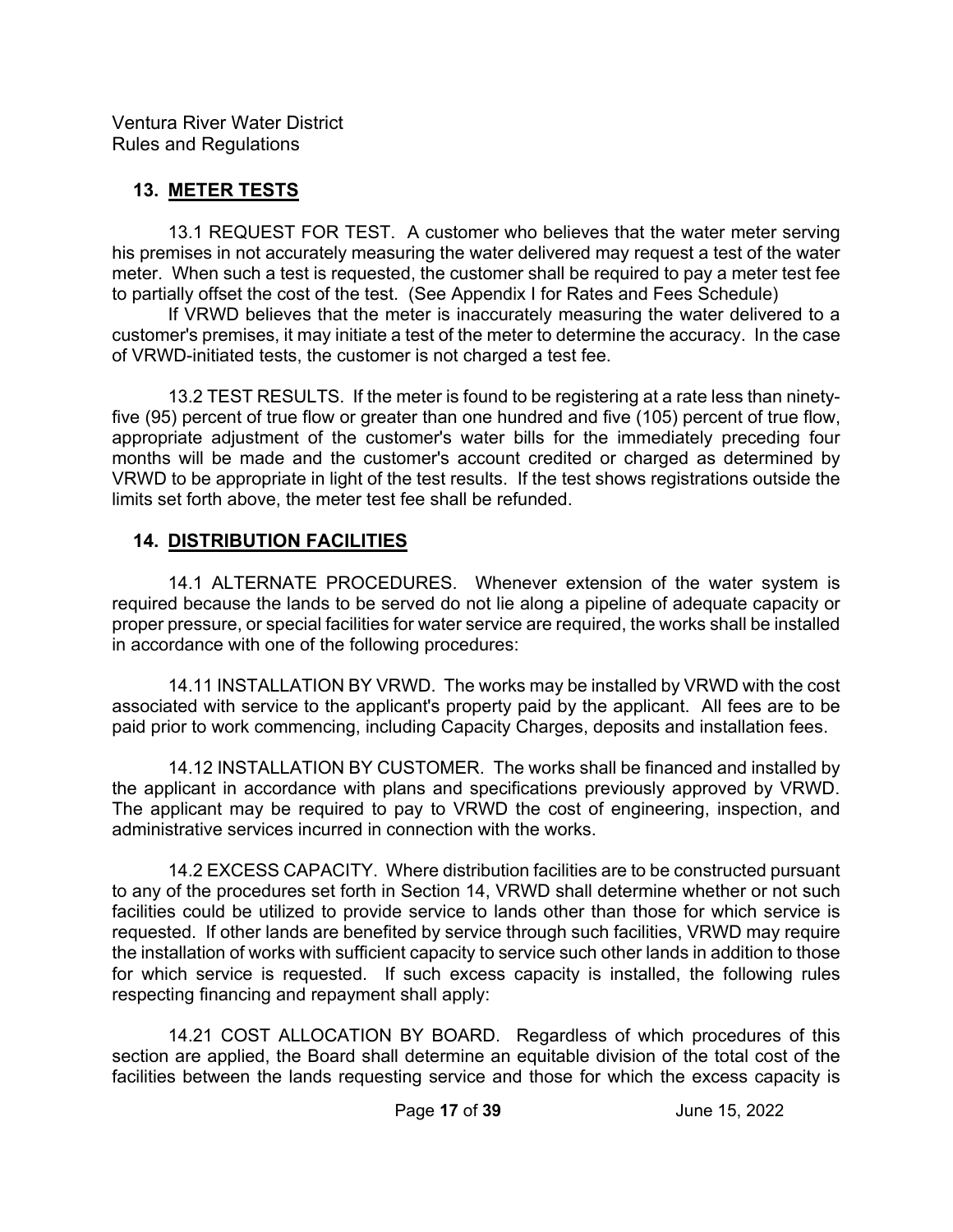provided. Costs associated with the excess capacity so determined shall become a 10 year lien on water service to the land for which excess capacity is provided, and service shall not be rendered to any portion of said land until the owner thereof has executed an agreement with VRWD covering repayment by him of costs allocated to the land for which such owner requests water service.

 14.22 INSTALLATION BY CUSTOMER. If the works are constructed pursuant to the procedure in Subsection 14.21 of this document, VRWD may enter into a ten(10) year reimbursement agreement with the applicant, and moneys will be reimbursed as benefiting property owners connect, and moneys will be collected, provided that ownership is retained. Agreements must be negotiated at the time of installation. Refer to Section 20.221.

## **15. WATER SUPPLY AND INTERRUPTION OF DELIVERY**

 15.1 NO LIABILITY DUE TO INTERRUPTION OF DELIVERY. VRWD will attempt to deliver to customers a continuous and sufficient supply of water at the meter. VRWD, however, shall not be liable for interruption of service or shortage or insufficiency of supply or for any loss or damage occasioned thereby.

 15.2 NO LIABILITY DUE TO REPAIRS AND IMPROVEMENTS TO VRWD'S SYSTEM. For the purpose of making repairs or installing improvements to the system, VRWD shall have the right to temporarily suspend the delivery of water. VRWD may notify customers in advance of such action, except in cases of emergency. Repairs or improvements may be performed during regular working hours except in the case of emergencies as defined by VRWD. VRWD shall not be liable for any loss or damage occasioned by or the result of repairs or improvements made to the VRWD system. The customer's water system is expected to be of sufficiently maintained condition as to be able to handle the effects of work being completed on the VRWD system.

 15.3 WATER SHORTAGES. During times of threatened or actual water shortage, VRWD will apportion its available supply among its customers in the manner that appears most equitable under the circumstances then prevailing with due regard to public health and safety, and to priorities of types of use established by the California Water Code.

## **16. VRWD EQUIPMENT ON CUSTOMER'S PREMISES**

 16.1 RIGHT OF ACCESS. All service pipe and equipment needed to serve a customer up to and including the meter shall be owned by VRWD whether installed (1) on public or private property, or (2) at applicant's or VRWD's expense. VRWD equipment required for service, which is installed on a customer's premises, may be repaired, replaced, or removed by VRWD. Authorized representatives of VRWD shall have the right of access to such equipment for any purpose reasonably connected with furnishing service. VRWD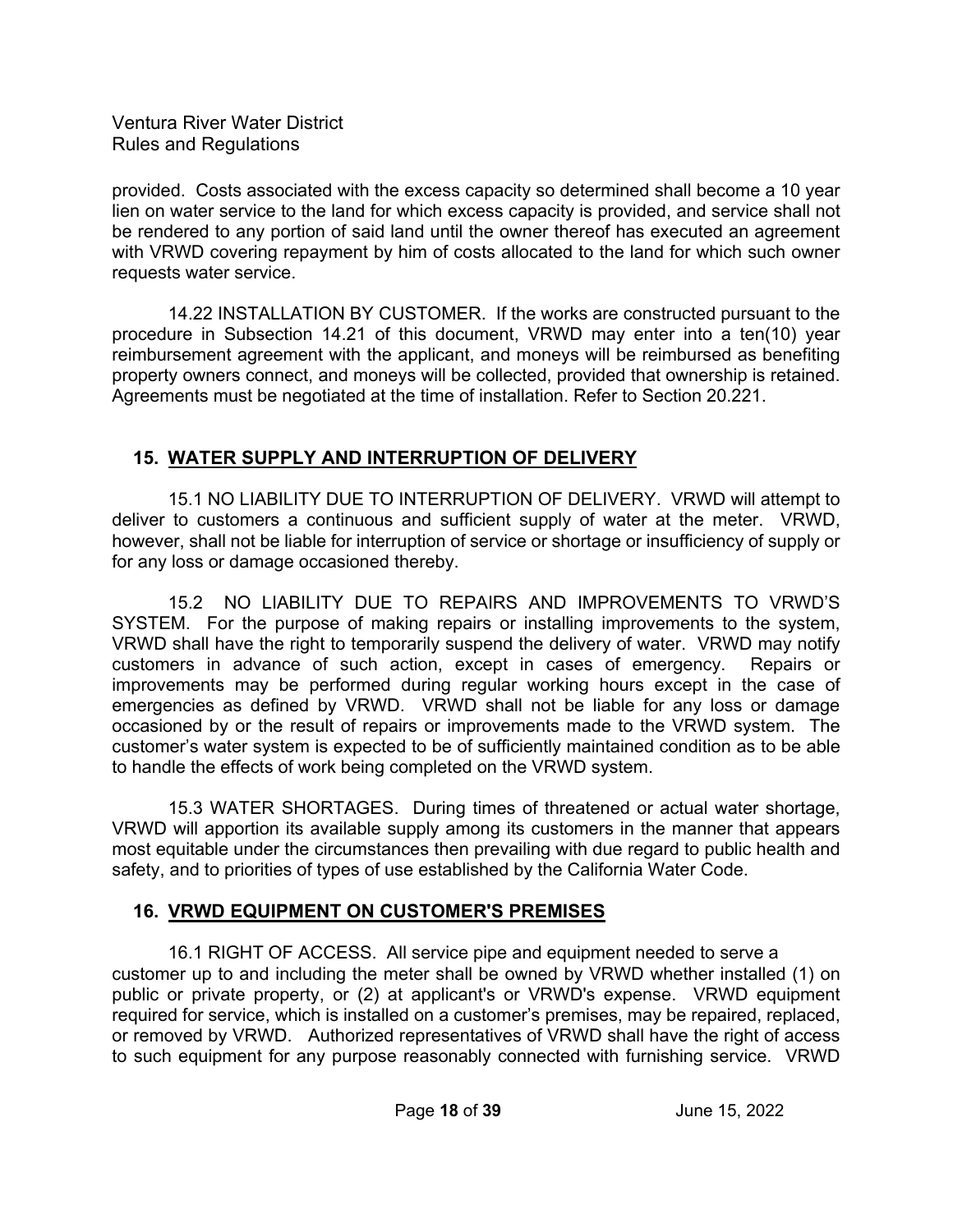shall make no payment for placing or maintaining equipment that is required solely for providing service to the customer's premises.

 16.2 RESPONSIBILITY OF CUSTOMER. The customer shall exercise care to prevent damage to or interference with the operation or servicing of VRWD equipment. In the event a customer installs improvements that create the need to modify VRWD equipment for operation or servicing, the Customer shall pay such costs. The customer shall be liable for any damage to VRWD owned meters, locks or other equipment which is caused by himself or his tenants, agents, employees, contractors, licensees or permittee and must properly reimburse VRWD for all costs direct and indirect.

 16.3 EASEMENTS. Should the District determine that an easement is necessary to service a parcel, such easement may be acquired to facilitate VRWD operations.

## **17. RESPONSIBILITY FOR WATER RECEIVING EQUIPMENT**

 17.1 RESPONSIBILITY OF CUSTOMER. The customer shall be responsible for connecting his pipeline to VRWD's meter. The customer shall furnish and install, at his own risk and expense, that portion of the water system, which begins at the outlet side of the meter. Such water receiving equipment shall remain the property of the customer, and he shall be responsible for its maintenance and repair. VRWD may, at its sole discretion, require the customer to install protective devices or adjust, replace or discontinue using any water receiving or regulating equipment when the customer's operations and/or equipment cause surges or other potentially damaging effects to VRWD's water system. VRWD may require the customer to submit plans for this proposed water receiving equipment for approval by VRWD prior to the installation of its service connection facilities. Where the customer desires reduced or increased pressure, he shall be responsible for installing and maintaining the necessary regulators, pumps and/or relief valves. In such cases, the equipment shall be installed on the customer's side of the meter and at his sole expense.

 17.2 VRWD NOT LIABLE. VRWD shall not be responsible for any loss or damage caused by the negligence, want of proper care or wrongful act of the customer or any of his tenants, agents, employees, contractors, licensees or permittees in installing, maintaining, using, operating and/or interfering with any water receiving equipment. Furthermore, VRWD shall not be responsible for damage caused by faucets, valves and other equipment which may be open at any time that water is turned on at the meter.

 17.3 ELECTRICAL GROUNDING. VRWD is not responsible for providing an electrical ground through water service equipment. Accordingly, customers are cautioned not to attach any ground wiring to plumbing which is or may be connected to VRWD service equipment, unless the customer installs an approved insulating device between the customer's and VRWD's system. VRWD may hold the customer liable for any damage to VRWD property resulting from a ground wire attachment.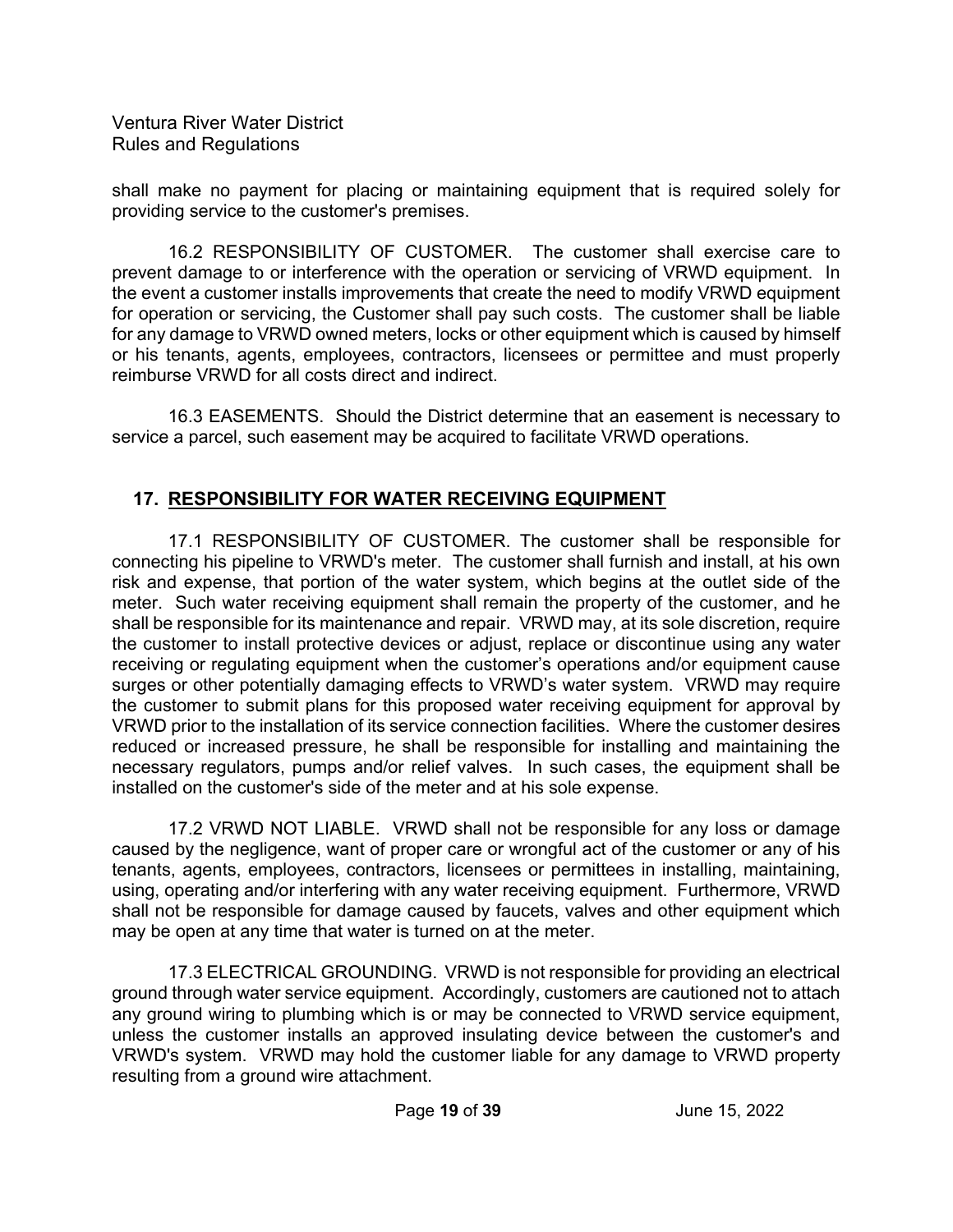#### **18. PROTECTION OF PUBLIC WATER SUPPLY**

 18.1 RESPONSIBILITY OF CUSTOMER. In making plumbing connections, the customer is required to comply with the regulations of the Division of Drinking Water, as set forth in Title 17 of the California Administrative Code and the United States Public Health Service. Such regulations prohibit (1) unprotected cross connections between a public water supply and any non-approved source of water and (2) unprotected water service connections to premises where there is a possibility of contaminated water backflowing into the public water system.

 If VRWD has any reason to believe that a backflow prevention device may be necessary, the customer will be required to install said devise at customer's expense. VRWD reserves the right to impose whatever requirement it deems necessary to protect the public water supply.

 When requested, the customer, at his sole expense, shall furnish and install any approved backflow device to the satisfaction of VRWD.

 18.2 VRWD REQUIREMENTS. VRWD, in compliance with the Public Health Regulations, will require the installation of approved backflow prevention devices or other protective devices before granting or continuing service under such conditions as set forth hereafter:

 18.21 ALTERNATIVE SUPPLY. Where another source of water is in use or is available for use unless the alternate supply has been certified for domestic use by the County Environmental Resource Agency - Environmental Health Division or the California State Division of Drinking Water. Periodic water quality tests are required by VRWD, they shall be made at the sole expense of the customer. Water quality tests may be required for the following circumstances:

 18.211 CONTAMINATED SUBSTANCES. Where contaminated liquid or soluble substances of any kind are used, produced and/or processed.

 18.212 FERTILIZERS OR OTHER CHEMICALS. When service is made to land upon which the customer utilizes his irrigation system for the application of fertilizers or other chemicals through the injection of such substances into the water system.

 18.213 SPECIAL CASES. In special cases, at the sole discretion of VRWD, VRWD may require the customer to eliminate certain plumbing or piping connections as an additional precaution to prevent backflow.

 18.3 CUSTOMER INSPECTION OF PROTECTIVE DEVICES. The regulations of VRWD and the California State Division of Drinking Water require that the owner of any premises on or for which protective devices are installed for the protection of VRWD facilities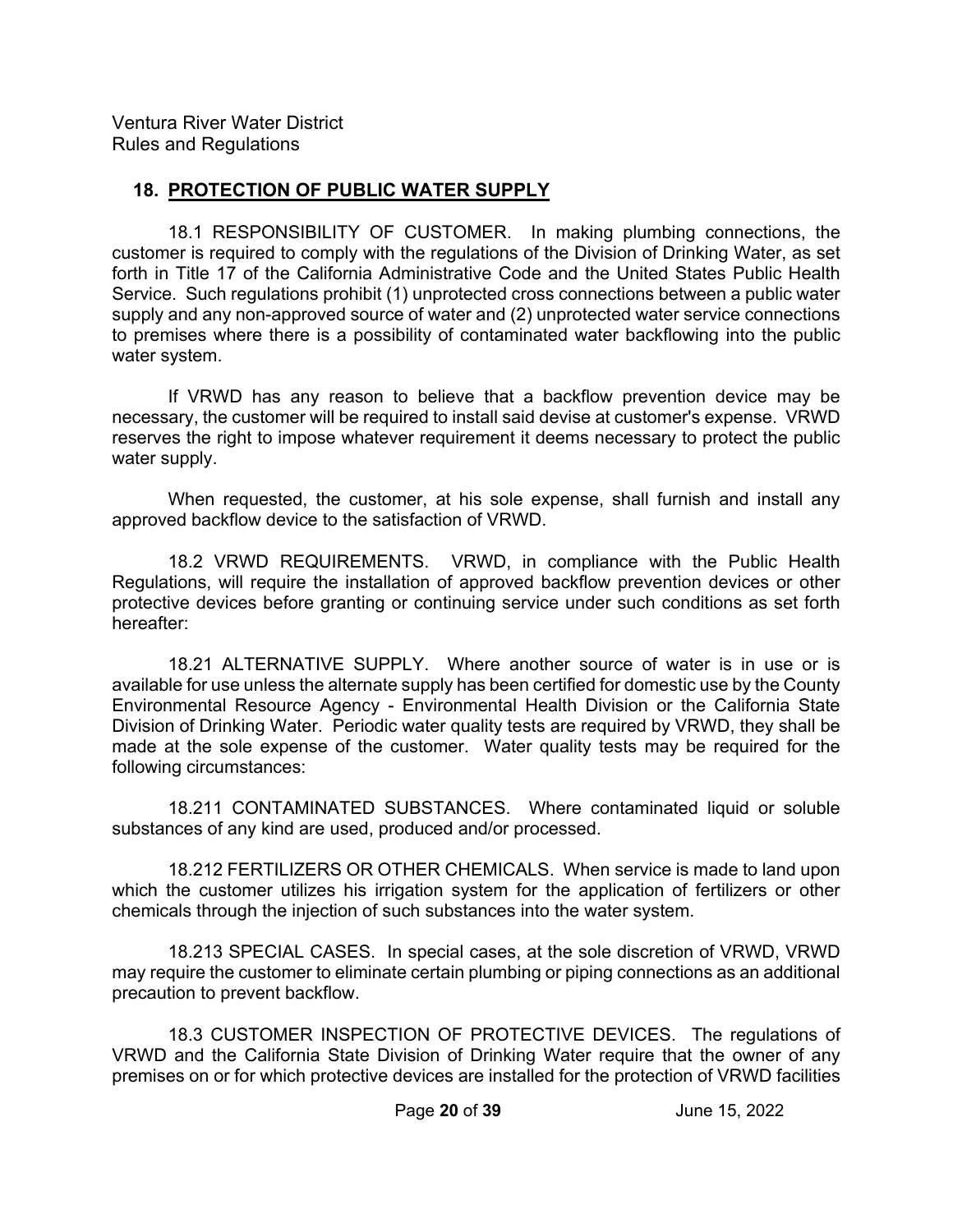shall cause these devises to be inspected and checked for proper operation at least once per year by a licensed plumber approved by the Ventura County Environmental Resource Agency - Environmental Health Division. All defective devices shall be serviced, overhauled or replaced at the customer's expense. A written report on this annual inspection, including any required corrective action taken, shall be submitted to VRWD or it's appointee.

 18.4 VRWD INSPECTION OF PROTECTIVE DEVICES. Protective devices may be inspected and tested for proper operation by VRWD or it's appointee. Service to any premises may be immediately discontinued if it is found that dangerous unprotected crossconnections exist or if any defect is found in the operation of the protective devices. Service shall not be restored until the customer corrects such defects.

 18.5 PROTECTION OF CUSTOMER'S PLUMBING SYSTEM. As a protection to the customer's water system, a suitable pressure reducing valve must be installed. Where check valves or other backflow prevention devices are installed such installation must conform to the requirements of the plumbing code as adopted by the local jurisdictional agency. Such installation shall be installed and maintained at the customer's sole expense.

### **19. DAMAGE OF VRWD FACILITIES AND THEFT OF WATER**

 19.1 Intentional damage to, destruction of, or tampering with VRWD facilities, and the unauthorized appropriation or theft of VRWD water shall be punishable as follows:

(a) By termination of water service to the perpetrator.

 (b) By the assessment of liquidated damages in an amount not to exceed the actual damages incurred or \$1,000.00, whichever is greater.

 Persons or other legal entities who divert water from our system as described in the Penal Code, Section 498, without authorized consent from VRWD or without proper payment for the water diverted will be billed a minimum fee of \$100.

 The person or persons charged with one or more of the acts above shall be entitled to a hearing to be conducted in accordance with the applicable provisions of the Administrative Procedure Act (Government code Section 11500, et seq.).

 Pending said hearing, the General Manager shall determine whether water service to the person or persons so charged shall be continued or discontinued. His determination shall be based on the following factors:

(a) Amount of damage to VRWD facilities.

- (b) Amount of water lost through such damage.
- (c) Likelihood of the damage being repeated.

Not withstanding any administrative code, criminal charges will be filed.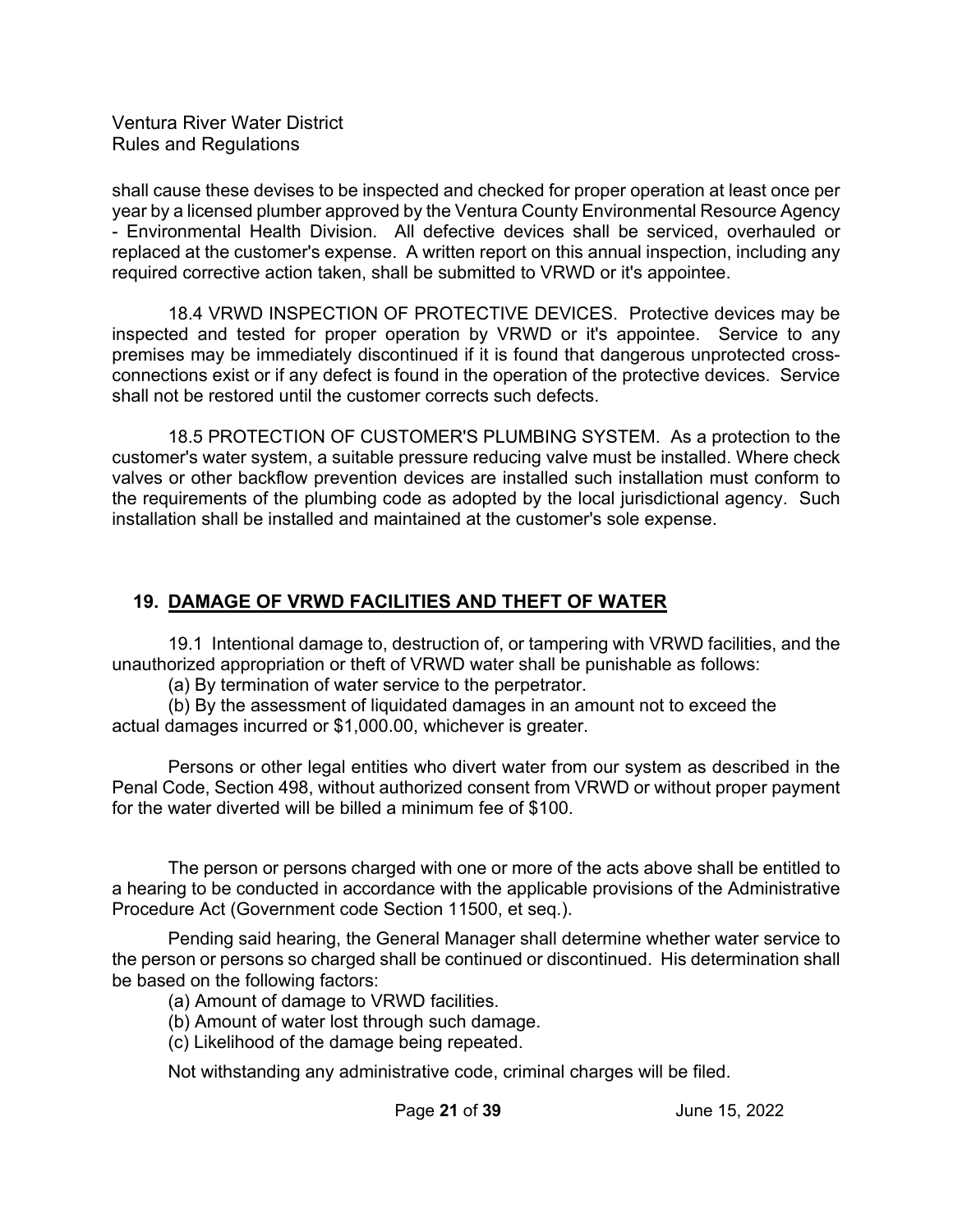### **20. WILL SERVE AND WATER AVAILABILITY LETTERS**

 20.1 GENERAL. Upon request by the owner, or his designee, of any parcel of land within the boundaries of VRWD and the determination of all water service and fire protection requirements in a manner satisfactory to VRWD, VRWD may issue Will Serve Letters with or without additional terms, conditions or restrictions. Will Serve Letters will not be issued for any parcel which is located within the service area of another water purveyor. Letters will not be issued where an agreement is required until the agreement is fully executed. All will serve letters shall comply with current VRWD, and County Water Works Manual requirements.

 Variances to this section may be granted upon approval of the Board of Directors where the owner, or his/her designee, can provide evidence such variance is warranted. All variances shall be established on a case by case basis.

 20.2 WATER AVAILABILITY LETTER. The Water Availability Letter shall conform with section 1.3.6 of the County Waterworks Manual, shall be prepared by VRWD and submitted to the County for Approval.

 20.3 WATER AVAILABILITY LETTER. A Water Availability Letter may be issued if the owner needs assurance that a water service can be obtained but is not yet ready to install the water service. Water Availability Letters shall be good for 12-months and will assure the ability to install a new water service during the 12-months provided the requirements for a Will Serve Letter are met. The declaration of a connection moratorium by VRWD shall not apply to current Water Availability Letters.

 20.4 WILL SERVE LETTER. A new Will Serve Letter shall conform with Section 1.3.8 of the County of Ventura Waterworks Manual. Prior to issuance of the Will Serve Letter the Applicant shall provide the VRWD an Allocation from Casitas Municipal Water District to the District for the anticipated annual quantity of Casitas water required by the Applicant's proposed project. Casitas does not issue Allocations for Additional Dwelling Units. The Casitas Allocation obtained by the Applicant shall accrue to the District and shall not create any water right, privilege or influence the individual water budget for the Applicant or their successors. A Will Serve Letter will only be issued after the Capacity Charge has been paid along with a deposit for any related meter or service connection costs for items installed or provided by VRWD. Installation of the new water service will occur when construction is ready to proceed.

 20.5 SINGLE PARCELS. Single parcels are defined as those parcels, which are zoned so that further split cannot be made. Water service will be provided in accordance with one of the following alternatives as determined by VRWD:

 20.5.1 ALTERNATIVE 1: INSTALL METERS ONLY. Install a metering facility to serve the single parcel and living dwelling. Separate metering facilities shall be required for each additional dwelling unless waived in writing by the General Manager. The metering facility will be installed within Ventura County's right-of-way at a mutually agreeable location. This alternate assumes the Ventura County Fire Protection District and/or VRWD are completely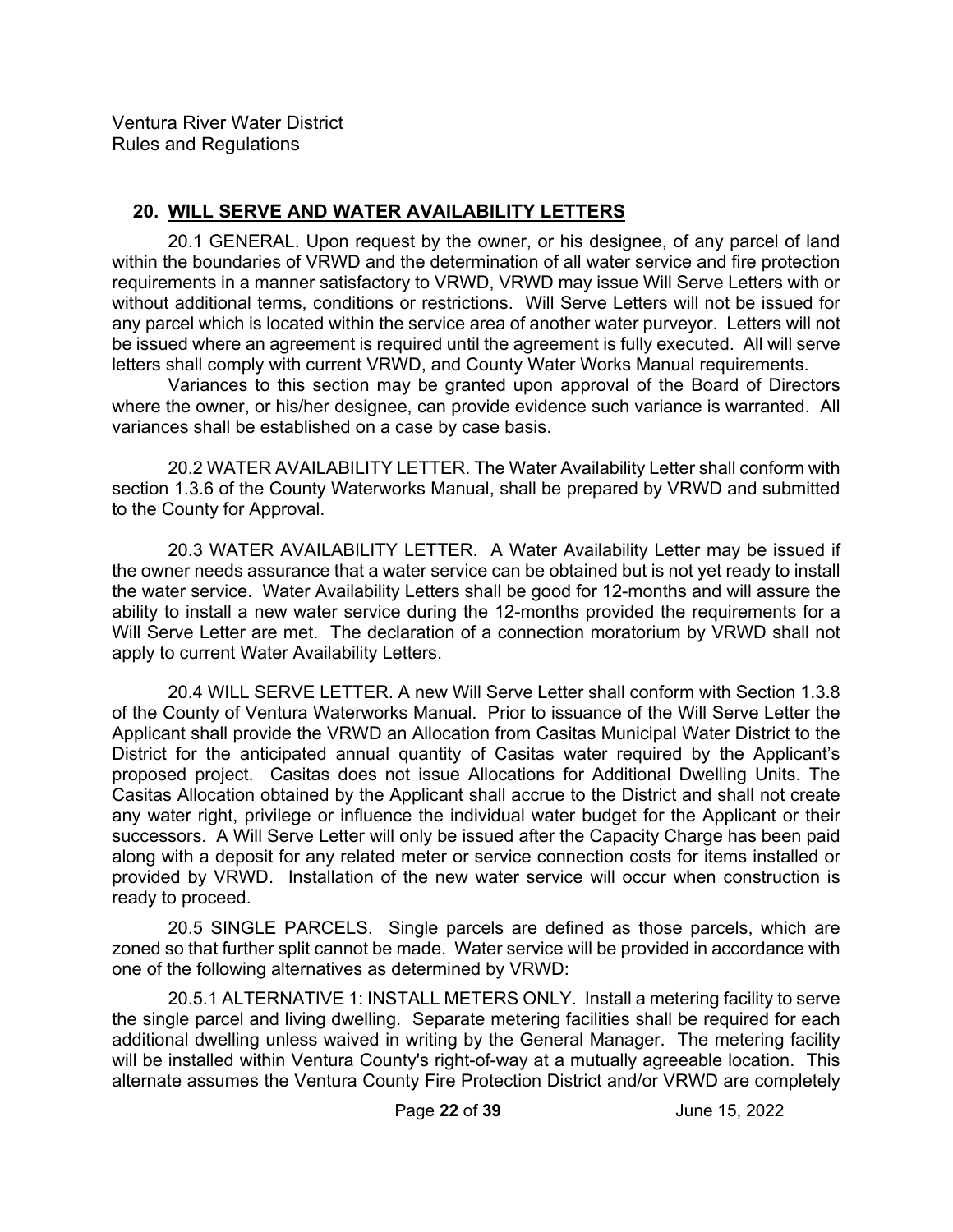satisfied that adequate fire protection can be afforded to the single parcel from VRWD existing distribution facilities.

 20.5.2 ALTERNATIVE 2: INSTALL DISTRIBUTION FACILITIES. Install the distribution facility necessary to provide adequate fire protection and to serve the single parcel through a metering facility. Separate metering facilities shall be required for each additional dwelling unless approved in writing by the General Manager. This alternate assumes that the Ventura County Fire Protection District and/or VRWD require that distribution facilities be installed in order to provide domestic and fire protection to the single parcel in accordance with the Ventura County Waterworks Manual, as amended from time to time.

 20.5.2.1 REIMBURSEMENT AGREEMENT. Owner shall enter into an agreement with VRWD for the installation of the distribution facilities described above. The agreement may provide that as other property owners obtain service within ten (10) years thereafter, VRWD will endeavor to require an appropriate portion of the cost of said distribution facilities be reimbursed to the Owner. Agreements must be negotiated at the time of installation. Refer to Section 14.22.

## **21. MASTER METER FOR ASSOCIATION**

A single metering facility may be installed to serve a single or multiple parcels for which the owners thereof have joined together and formed an association. All of the owners of the various parcels will be required to enter into an agreement for the purpose of installing said distribution and fire protection.

21.1 ASSOCIATION. An association shall consist of two (2) or more owners who agree to burden their property with the responsibility for (a) installing, operating and maintaining its own distribution and/or fire protection facilities, (b) providing water to its members, (c) payment of the cost of the installation of the master metering facilities and (d) payment of the water bill, the service charge and other related fees and deposits required by VRWD.

21.2 FOUR OR LESS MULTIPLE PARCELS. Multiple parcels are defined as those parcels, which are being subdivided into four (4), or less lots from a single parcel. Water service will be provided in accordance with one of the following alternates as determined by VRWD:

21.3 ALTERNATE 1: SEPARATE METER INSTALLATION. Install a separate metering facility to serve each of the multiple parcels and/or additional dwelling units. These metering facilities will be installed within VRWD's right-of-way at a mutually agreeable location. This alternate assumes that the Ventura Fire Protection District and/or VRWD are completely satisfied that adequate fire protection can be afforded to each of the multiple parcels from VRWD's existing distribution facilities.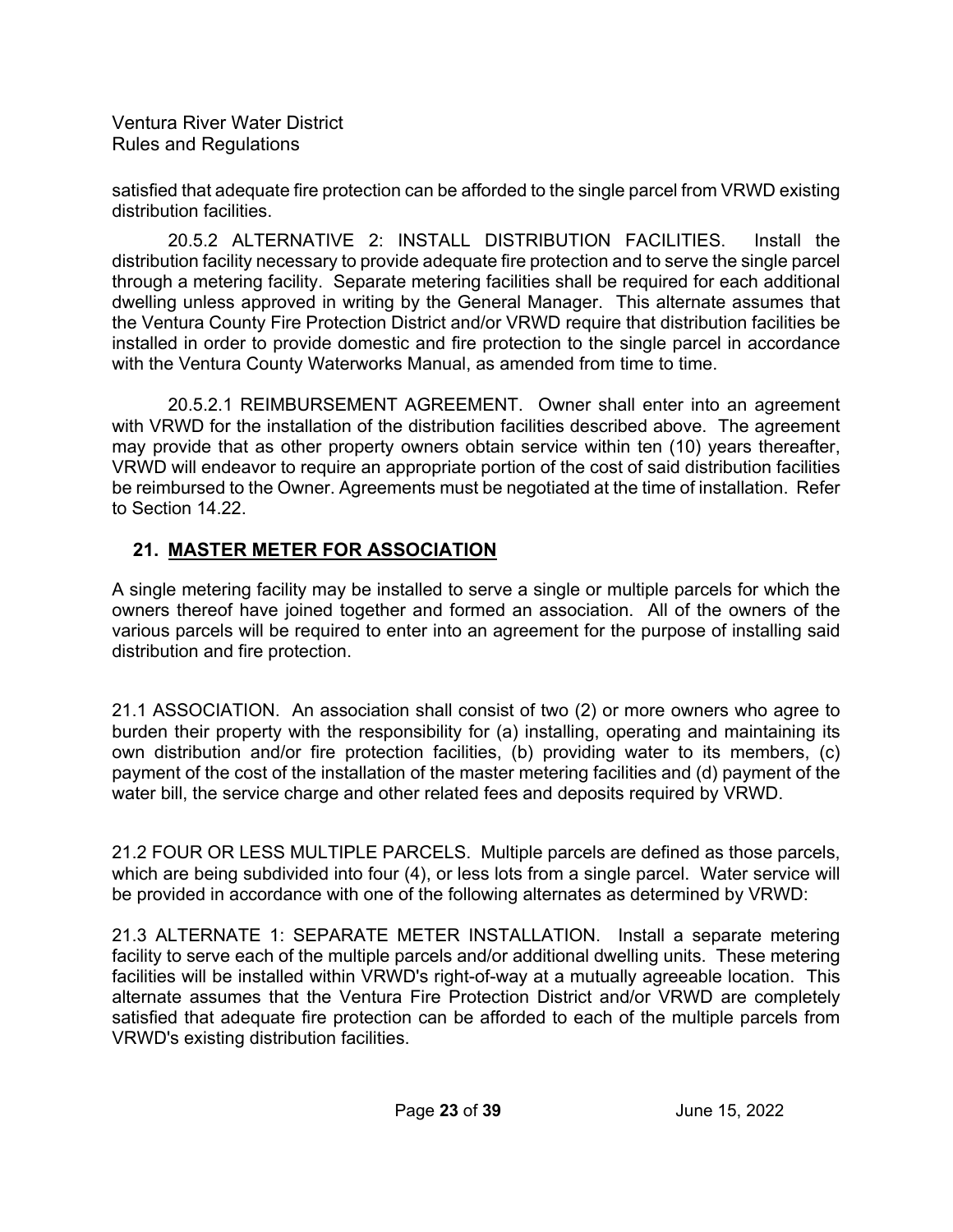21.4.1 ALTERNATE 2: INSTALL DISTRIBUTION FACILITIES. Install the distribution facilities necessary to provide adequate fire protection and to install separate metering facilities to serve each of the multiple parcels and/or additional dwelling units from the new distribution facilities. This alternate assumes that the Ventura County Fire Protection District and/or VRWD require that distribution facilities be installed in order to provide domestic service and fire protection to each of the parcels in accordance with the Ventura County Waterworks Standards, as amended from time to time. All of the owners of the multiple parcels will be required to enter into an agreement with VRWD for the installation of the distribution facilities described above.

## **22. SUBDIVISION - FIVE OR MORE PARCELS**

Letter may be issued for any parcel which is being subdivided in accordance with the Subdivision Map Act and for which the County of Ventura requires that the developer construct the necessary water distribution and fire protection facilities as a condition for approval of the subdivision. Such letter will request that approval of the subdivision not be granted until after an agreement between the developer and VRWD has been fully executed and notice thereof has been forwarded to the County.

## **23. DISREGARD OF RULES & REGULATIONS OF WATER SERVICE**

Willful disregard of the Rules and Regulations shall result in immediate discontinuance of service and forfeiture of the deposit.

## **24. MINOR DISAGREEMENTS**

The General Manager is authorized to negotiate and resolve minor disagreements on behalf of the water district. He is authorized to make restitution, as he deems necessary, using good business practices. His monetary authority for this purpose is limited to \$250.

## **25. HEARINGS**

If the General Manager cannot resolve any dispute regarding VRWD Rules & Regulations, a written request for a hearing before the Board will be arranged. The hearing will be scheduled for the next Regular Board Meeting after it can be placed on the Agenda. The decision of the Board will be final.

## **26. SPECIAL BOARD MEETINGS**

A written request for a Special Board Meeting will be considered and scheduled at the pleasure of the Directors. A fee to cover District costs must be paid prior to scheduling the meeting. (See Appendix III for Fee Schedule).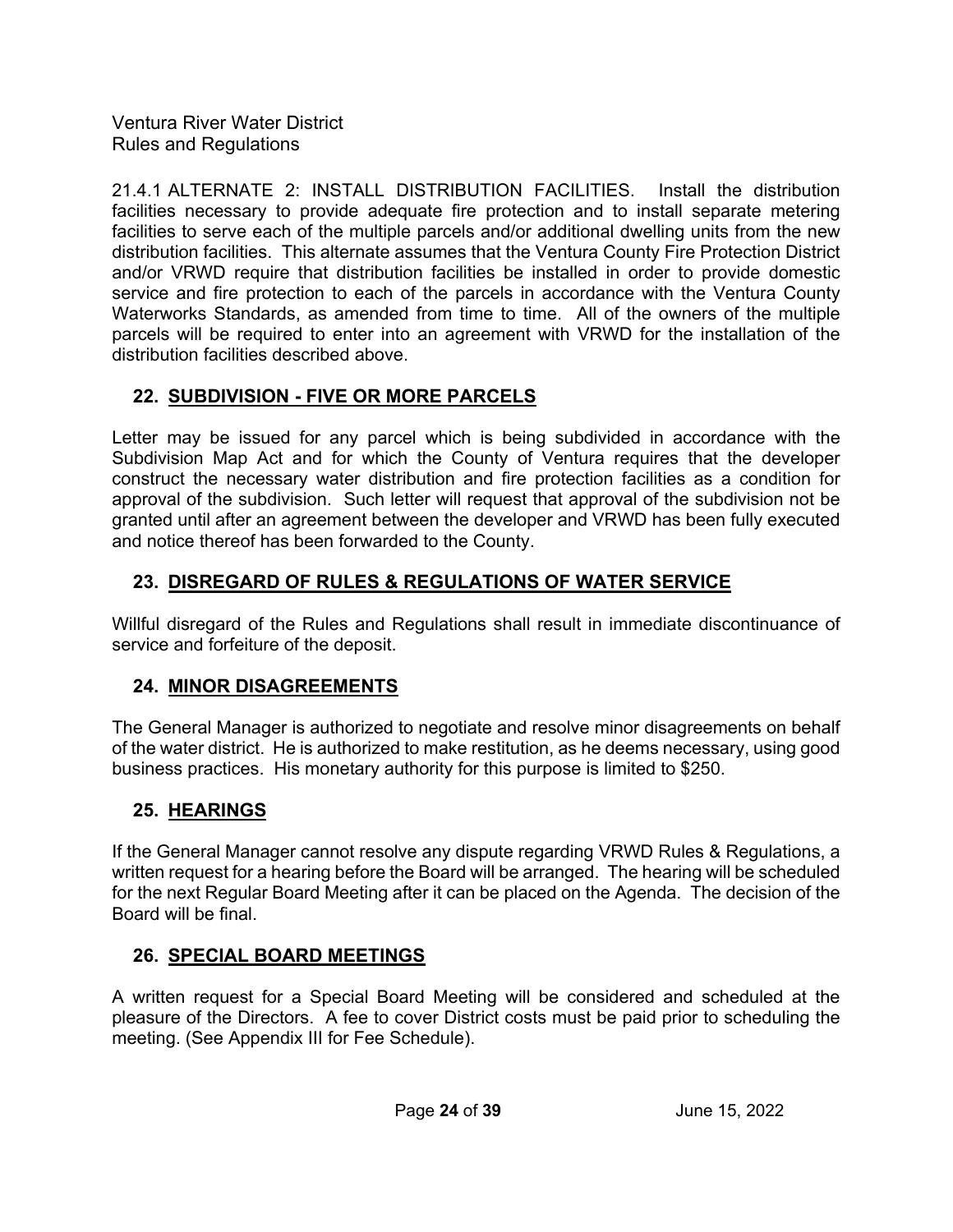## **27. ATTORNEYS' FEES**

Should any district customer bring any legal action against VRWD, and the District is the prevailing party, VRWD shall be entitled to recover the District's attorney fees and costs in connection therewith. The word prevailing as used in this section shall include any action in law, in equity, or pursuant to arbitration in which VRWD has been successful.

#### **28. PURCHASE OF MATERIALS, SUPPLIES AND SERVICES**

28.1 The General Manager is authorized to execute purchase orders and contracts not exceeding \$20,000 for budgeted expenses without prior Board approval, provided that this limitation shall not apply to replenish warehouse stores stock. Purchases for warehouse stores stock shall be made in an amount within the currently approved budget and equal to but not exceeding an amount necessary to maintain the minimum quantities of stock on hand as determined by the General Manager to be economical and necessary for VRWD's needs.

 Purchases shall only require a supporting purchase order at the request and discretion of the Office Manager, and all proposed expenditures shall be verified to ascertain that funds have been included in the budget for the activity or expense intended. Purchase Orders may be issued by all staff members; the General Manager shall approve all purchase orders when over \$5,000.

- a. No purchase shall be made unless moneys for payment of VRWD's obligations thereunder are available for expenditure under the budget applicable to the year in which such purchase order is issued.
- b. No purchases shall be made unless they relate to the operation and maintenance of the VRWD facilities or to a construction project for VRWD.
- c. Invoices for purchases made by staff greater than \$200 shall be approved by the purchaser prior to payment to ensure billing is correct and items have been completed/received.
- d. The General Manager may approve change orders to contracts provided the total increased cost of all change orders do not exceed 5 percent of the contract amount or \$20,000, whichever is greater unless a different specific limit has been set by Board action.

 28.2 During a Board declared State of Emergency the General Manager may authorize emergency purchases or contracts greater than provided in section 28.1 provided they are approved by the Board President or his designee and the full Board of Directors is provided a financial update at least every 7 days while the State of Emergency persists.

#### **29. PETTY CASH FUND**

 Page **25** of **39** June 15, 2022 A petty cash fund of \$300 shall be maintained, and expenditure may be made from this fund only for individual expenditures not in excess of \$300. Expenditures may be made for postage, freight, invoices for materials, reimbursement of personal expenses, meal reimbursement and in payment of encroachment permit fees, licenses, or other charges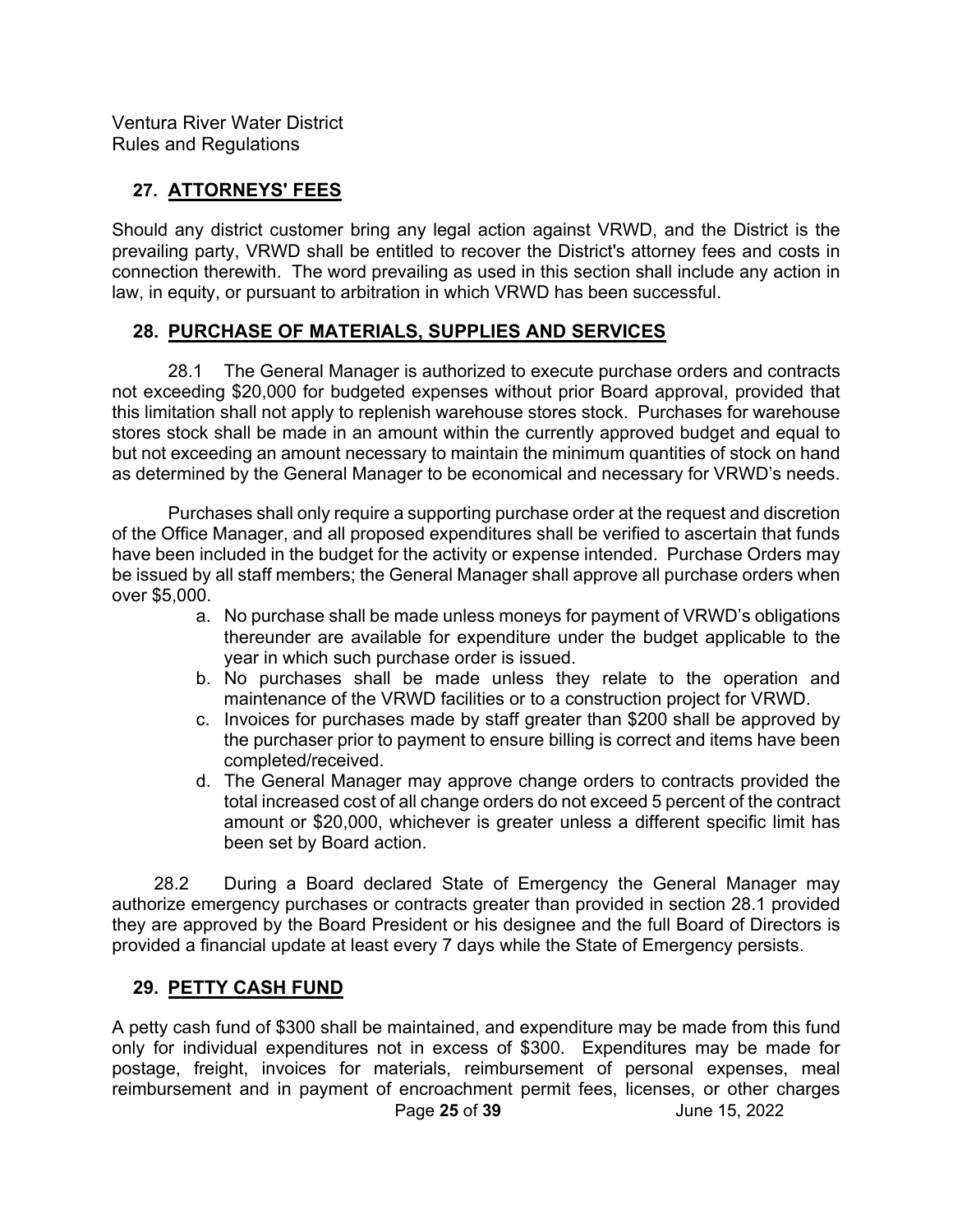levied by a county, state agency, public utility in connection with granting to VRWD of rights in property owned or controlled by such grantors and other similar purposes.

### **30. CONTRACTING, BIDDING AND PURCHASING REQUIREMENTS**

 For purchases up to \$500 no bid is required. From \$500 to \$5,000 one informal written bid is required; from \$5,000 to \$35,000 three informal written bids are required; \$35,000 and over requires formal bids and award of contract by the Board. Formal bids shall be procured as follows:

- 30.4 A notice inviting bids shall set a date and time for the opening of bids. The notice shall posted be at least 10 days before the date of opening of the bids.
- 30.5 The notice inviting bids shall be posted at a minimum at the Ventura County Contractors Association plan room, 1830 Lockwood, No. 110, Oxnard, California 93030 and on their website: www.vccainc.com.
- 30.6 If by formal resolution the Board declares an emergency, the notice inviting bids may be posted 24 hours prior to bid opening.
- 30.7 All bids for construction work shall be presented under sealed cover and shall be accompanied by one of the following forms of bidder's security for 10% of the bid amount:
	- 30.7.1 Cash
	- 30.7.2 A cashier's check made payable to VRWD.
	- 30.7.3 A certified check made payable to VRWD.
	- 30.7.4 A bidder's bond executed by an admitted surety insurer, made payable to VRWD.

Upon an award to the lowest bidder, the security of an unsuccessful bidder shall be returned in a reasonable period of time.

30.1 SOLE SOURCE PURCHASES. The general Manager can approve sole source purchasing as an exception to section 30 for any of the following reasons:

- a. Only one available supplier with no available competition.
- b. Equipment that was purchased with bidding competition but support, spare parts and repairs have to be provided by factory reps with protected territory.
- c. Services that have been bid out and results have been unsatisfactory to VRWD.
- d. Products used to maintain system standard when significant spare parts inventories need to be maintained and readily available.
- e. Utility companies when VRWD is required to work with them.
- f. Purchases that require significant staff time to get to the location to conduct the business in comparison to the cost of the item.
- g. Emergency work.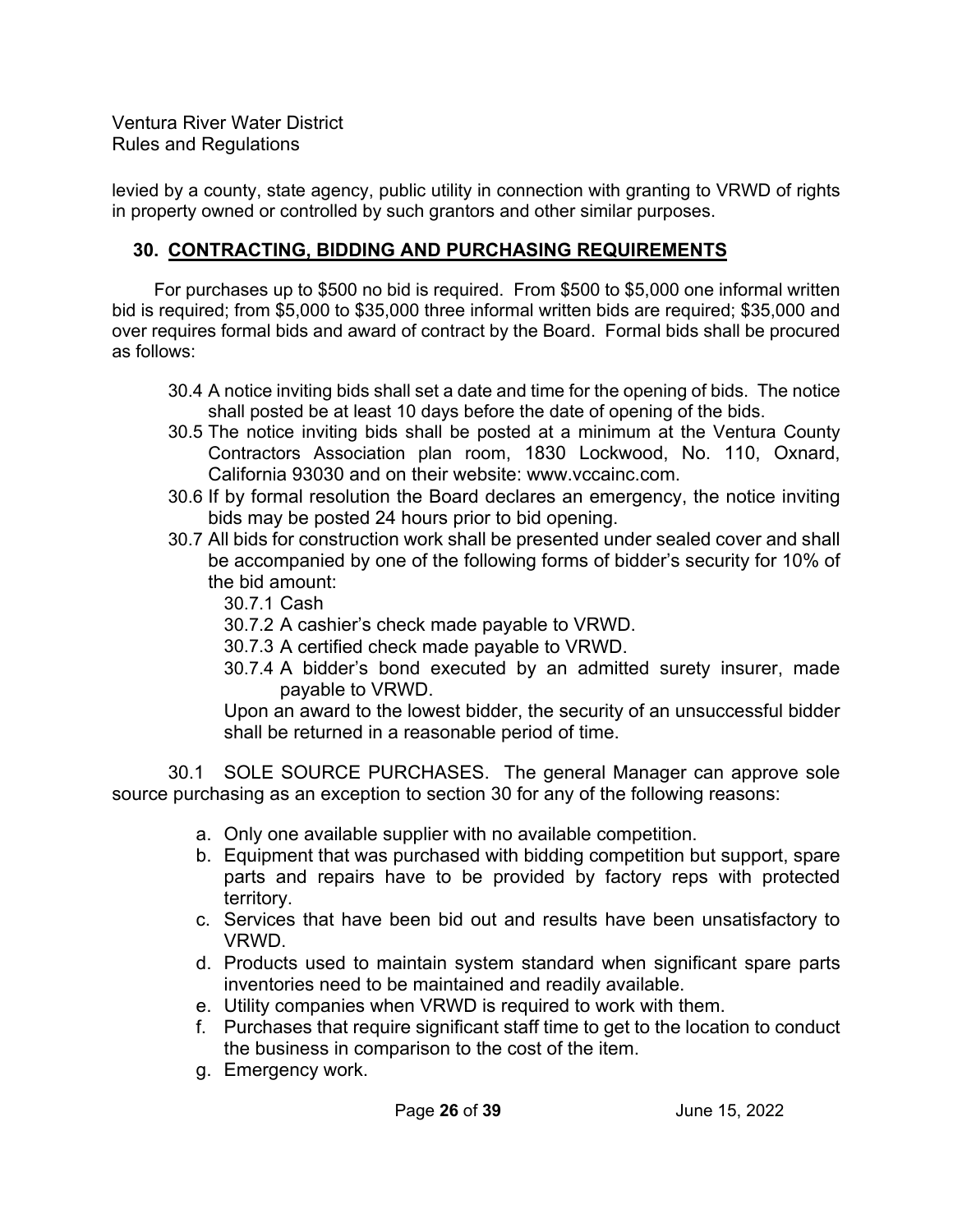30.2 CONTRACTING FOR PROFESSIONAL SERVICES. The Board shall have sole authority to approve and enter into professional service contracts, except that the General Manager shall have authority to award contracts that meet all the following criteria:

- The contract does not obligate the District to any payment exceeding Ten Thousand Dollars per year (\$10,000 per year);
- Moneys for payment of VRWD's obligations thereunder are available for expenditure under the budget applicable to the year in which such contract is issued.

30.3 SELECTION PROCEDURES FOR PROFESSIONAL SERVICE CONTRACTS. Contracts for professional service consultants shall be made by written agreement pursuant to the following selection procedure:

- 30.3.1 QUALIFICATION. The General Manager shall encourage firms generally qualified to undertake the types of work required by the District to periodically submit statements of qualifications and performance data. Such statements shall be kept on file and may be utilized to evaluate consultant qualifications. Other evaluation criteria shall include, but not be limited to, prior experience with, personal interview with, or references of prospective consultants.
- 30.3.2 SELECTION OF CONSULTANT.
	- a. Consultant selection shall, whenever possible, be based on at least three separate proposals for services. For professional services estimated by the General Manager to exceed Ten Thousand Dollars (\$10,000), the General Manager shall, if feasible, recommend to the Board Consultants based upon consultant responses to the District's request for proposals.
	- b. Selection for professional services of private architectural, landscape architectural, engineering, legal, environmental, land surveying, or construction project management firms shall be on the basis of demonstrated competence and on the professional qualifications necessary for the satisfactory performance of the services required. In order to implement this method of selection of such firms, District shall use procedures that assure that these services are engaged on the basis of demonstrated competence and qualifications for the types of services to be performed and at fair and reasonable prices to the District.
	- c. With respect to the selection of consultants not listed in Section 30.3.2.b above, selection shall be based on Best Value. In accordance with applicable law, the General Manager shall determine the most qualified consultant to provide the services required. Price shall not be the only determining factor in the selection of a consultant. Other factors such as related experience, professional skills, approach, professional credentials,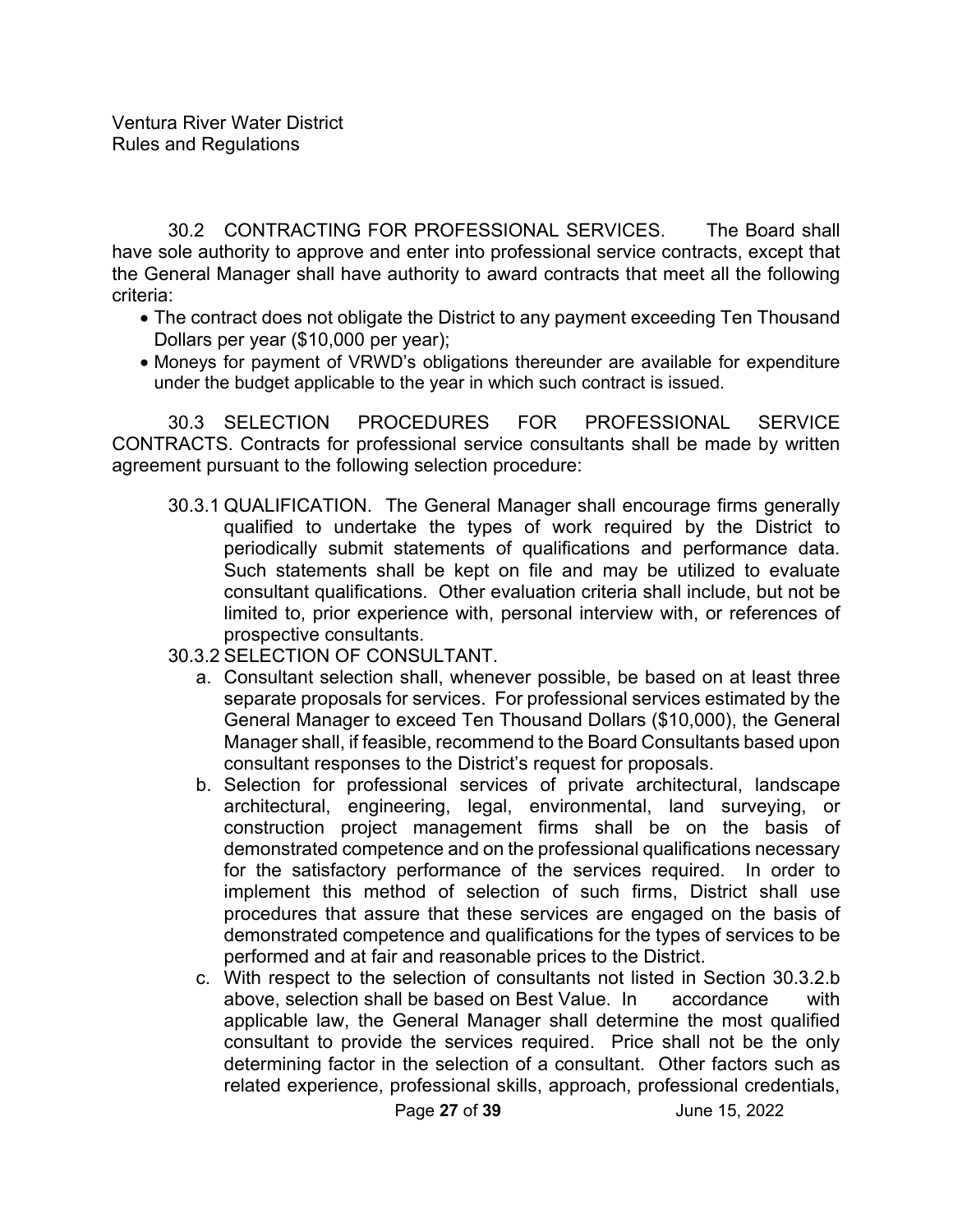> availability of personnel, understanding of scope of work, quality of response to request for proposal, references, etc., shall be considered. The basis of all selection decisions shall be documented in writing.

 30.4 SIGNING OF CONTRACTS. In accordance with California Water Codes section 30579.5 the Board authorizes the General Manager to sign contracts on behalf of the district for amounts up to \$20,000. Contracts for amounts greater than \$20,000 shall be signed by the Board President and Board Secretary in accordance Water Code with sections 30578 and 30579.

## **31. INVESTMENT POLICY**

This investment policy is prepared in accordance with Government Code Section §53646 to outline the policies for prudent investment of the District's funds and to provide guidelines for suitable investment. The investment policies and practices are based upon Federal, State and Local law and prudent money management.

31.1 Investment Policy Goals:

- a) To assure compliance with all Federal, State and Local laws governing the investment of monies under the control of the District's Treasurer.
- b) To protect the principal monies entrusted to this office.
- c) To generate income within the parameters of this Investment Policy and the guidelines for suitable investments.
- d) Safety of principal is the foremost objective of the District. Liquidity is the second most important objective. Investments shall be undertaken to produce an acceptable rate of return after first considering safety of principal and liquidity.

## **32. RESERVE POLICY**

The financial reserves for the District are held in four categories: Operating, Water Sales Fluctuation, Capital Improvement and Emergency. The objective of the District is to have approximately 7% of the value of the operating budget in the Operating Reserve; surplus revenues from high water sales years are placed in the Water Sales Fluctuation Reserve to a maximum of about \$300,000 and used to supplement the budget during low water sales years; the fund amount in the Capital Improvement Reserve fluctuates as necessary to meet the 10-year CIP; the goal for Emergency Reserves is to reach \$750,000 by year 2022.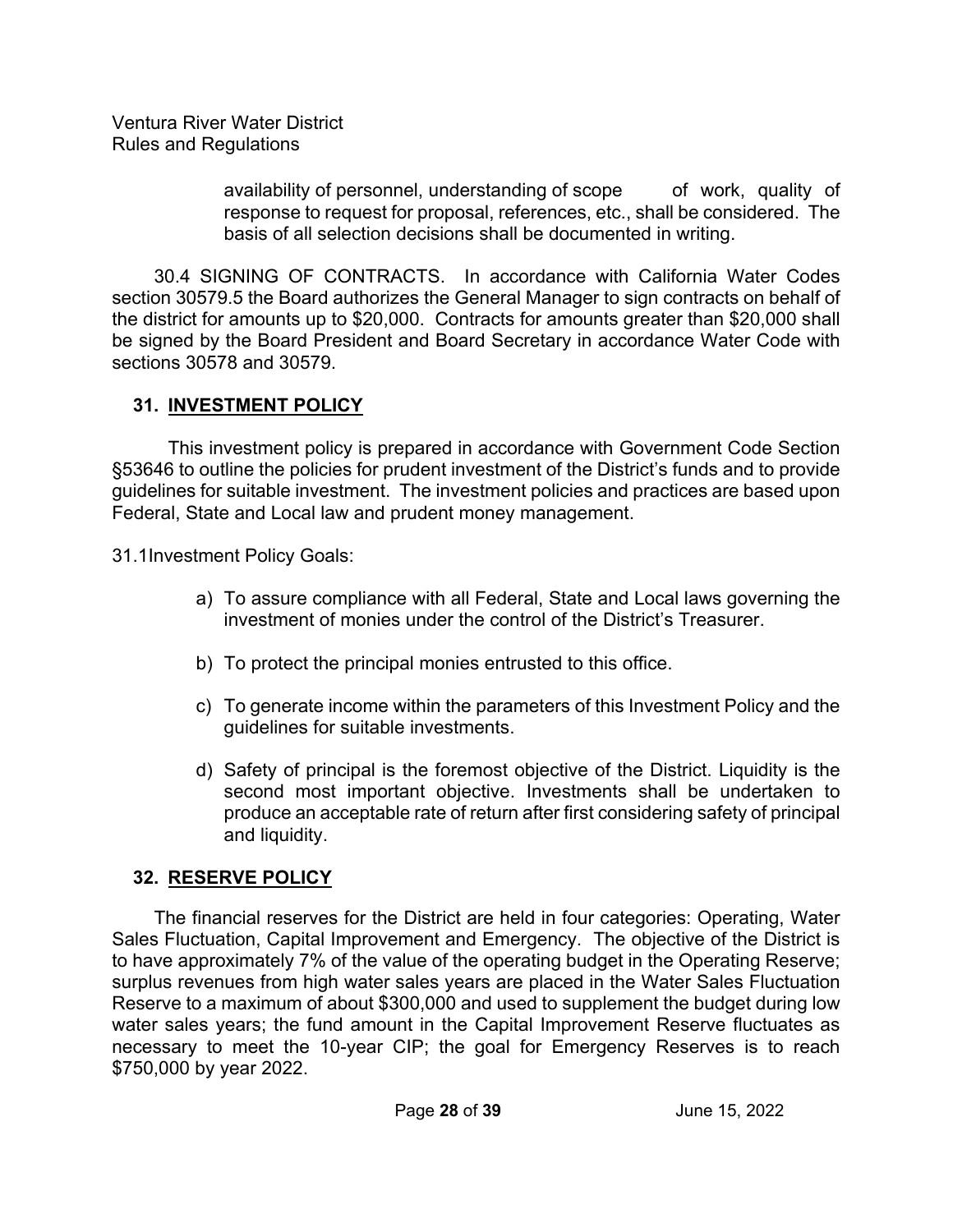## **33. COLLECTION AND DEPOSIT OF REVENUES**

A General Operating Checking account shall be established and maintained in a bank designated by the Board of Directors and all revenue, unless otherwise provided, shall be deposited therein. A separate Security Deposit checking account shall be established and maintained in a bank designated by the Board of Directors for all Security Deposits from customers. The Board of Directors may, from time to time, direct the General Manager to establish and maintain special bank accounts for the handling of funds received or set aside for specific purposes.

 All revenue collected shall be accounted for in a manner that will indicate the source, nature, and amount of each collection. Collections so made shall be deposited intact in the bank accounts established.

 The maximum cash balance in the checking accounts shall not exceed the federally insured (FDIC) amounts as follows:

| 33.4.1.1 | <b>General Operating Checking:</b> | \$200,000 |
|----------|------------------------------------|-----------|
| 33.4.1.2 | Security Deposit Checking:         | \$50,000  |

Investment funds exceeding the limits in a) & b) above shall be placed in the Ventura County Treasury Portfolio and/or the State of California Local Agency Investment Fund.

## **34. DISBURSEMENTS**

 33.1 FINANCIAL OBLIGATIONS. Routine financial obligations of the Ventura River Water District shall be paid from the General Operating Checking account. Disbursements from the checking accounts shall be made in accordance with the following:

- a) By a check signed by either two Board Members or a Board Member and the General Manager.
- b) Under no circumstances shall any person authorized under this rule to sign checks of Ventura River Water District sign a blank or incomplete check.

An audit of all claims against Ventura River Water District shall be made prior to presentation of the checks for signature. Such audit shall consist of a verification as to accuracy and completeness of all documents supporting payment; i.e., copy of purchase order, executed receiving and inspection report, and vendor's invoice or statement.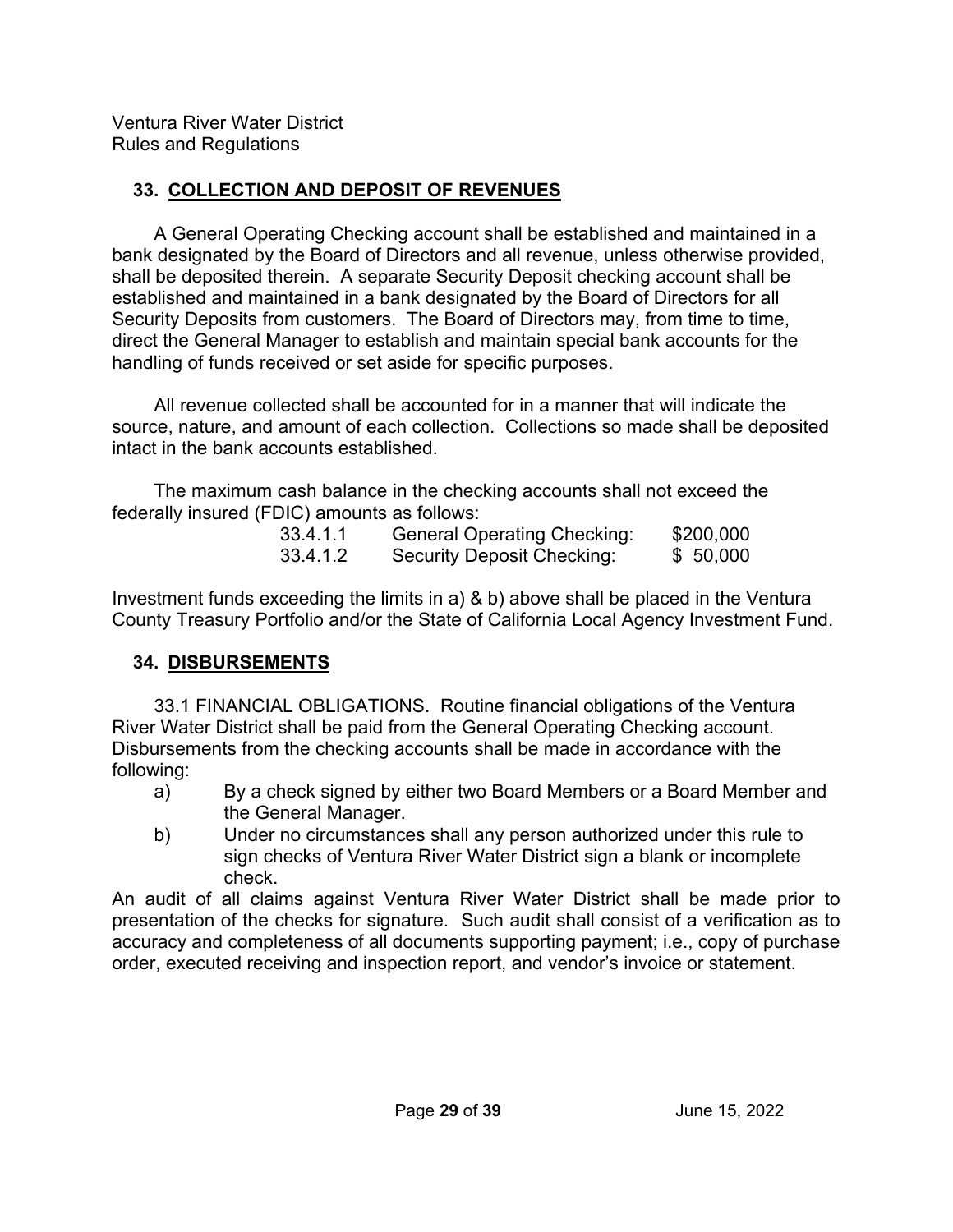## **35. DISPOSAL OF SURPLUS PROPERTY**

34.1. APPLICATION. The following policies and procedures apply to the disposition of the District's Surplus Property. These policies and procedures shall not apply to the disposition of the District's surplus real property, which is subject to the notification and disposition procedures set forth in Government Code Section 54220 et seq.

34.2 PURPOSE. The purposes of these policies and procedures governing disposition of the District's Surplus Property are as follows:

> 34.2.1. To ensure that only District-owned personal property that does not provide the minimum level of basic District service and usefulness is lawfully disposed of;

> 34.2.2. To ensure that District-owned assets are not disposed of when the disposal of the asset or the terms of the disposal of the asset could disadvantage the District; and

> 34.2.3. To ensure that, whenever feasible, all District Surplus Property is disposed of in a cost-effective manner that minimizes disposal costs and maximizes revenues by converting idle equipment and materials to revenue funds for other District uses.

34.3 DECLARATION OF SURPLUS PROPERTY. In accordance with the procedure set forth below, the General Manger is authorized to formally declare District owned personal property to be Surplus Property.

34.4. DISPOSITION BY GENERAL MANAGER. Any Surplus Property which has a current book value of Five Thousand Dollars (\$5,000) or less, shall be disposed of by the General Manager in accordance with the procedures for disposal set forth below. Reasonable attempts shall be made to maximize the value received from such Surplus Property.

34.5. DISPOSITION BY BOARD APPROVAL. Prior to disposing of an salvageable Surplus Property which has a current book value of more than Five Thousand Dollars (\$5,000), the General Manager shall present to the Board of Directors a report regarding the item and the proposed schedule and procedures for disposing of that item.

34.6. PROCEDURES FOR DISPOSAL. The District may dispose of Surplus Property in any manner deemed appropriate by the General Manager, including, without limitation, the following: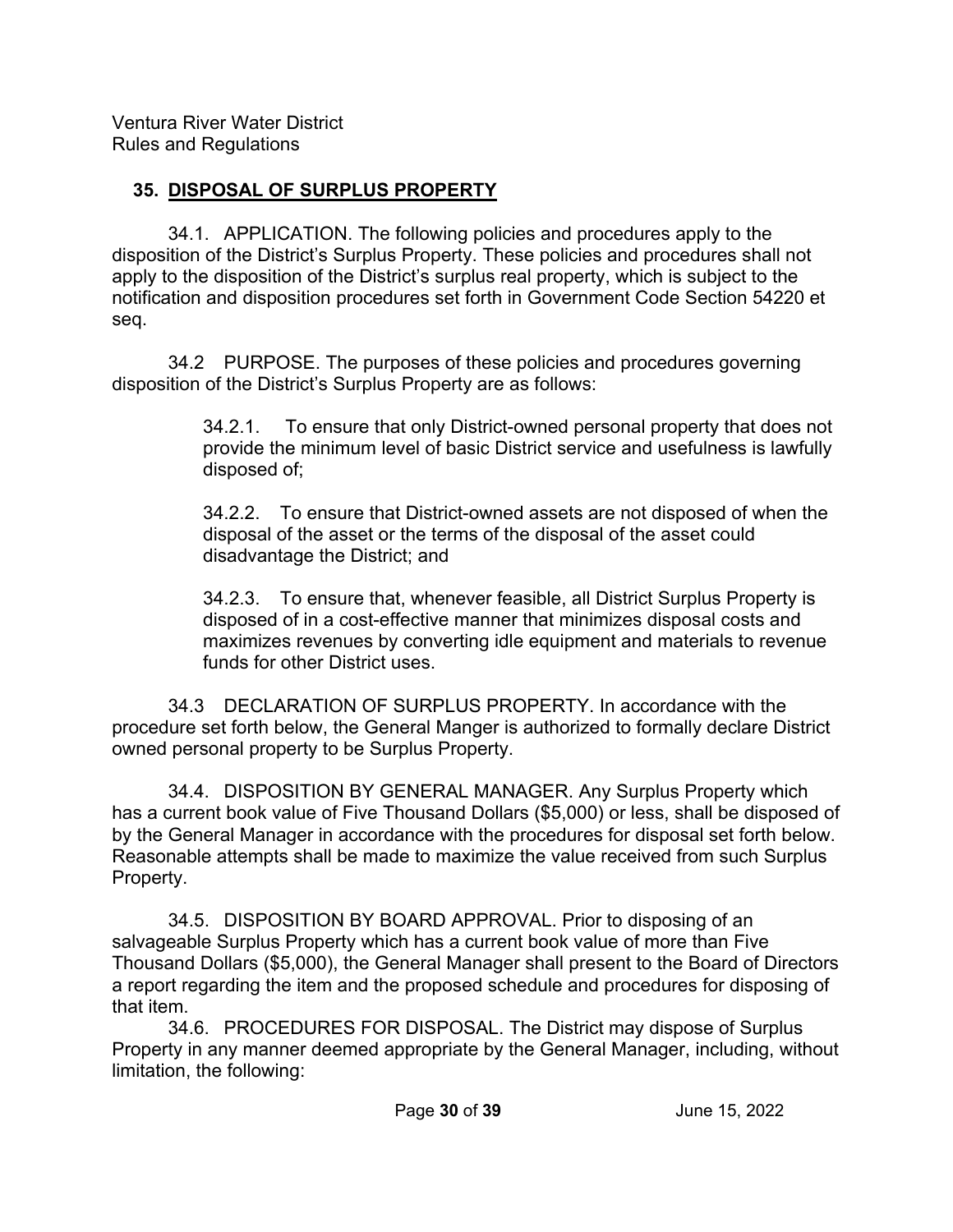> 34.6.1. PUBLIC AUCTION.In accordance with applicable law, the disposal of District owned Surplus Property may be accomplished through public auction. Public auctions may include the use of electronic commerce (online) or on-site auctions.

34.6.2. PRIVATE SALE BY COMPETITIVE BID.Disposal of District owned Surplus Property may be accomplished through private sale by competitive bid. The procedures by which private sales of Surplus Property are to be conducted shall be determined by the General Manager.

34.6.3. CHARITABLE DONATION. District owned Surplus Property deemed to have no market value after an attempt at sale through prescribed procedures may be donated to a charitable organization in lieu of lawfully discarding the property. For purposes of this policy, charitable organizations shall mean a nonprofit organization exempt from taxation under the provisions of the Internal Revenue Code, 26 U.S.C. 501 (C)(3).

34.6.4. TRADE-IN. Disposal of District owned Surplus Property may be accomplished by trading-in the Surplus Property towards a new acquisition.

34.6.5. TRANSFER TO FEDERAL, STATE OR LOCAL GOVERNMENTAL ENTITIES. District owned Surplus Property deemed to have no market value after an attempt at sale through the procedures described herein may be donated to any governmental agency in lieu of discarding such property.

34.6.6. SALE FOR SCRAP OR SALVAGE VALUE. Disposal of District owned Surplus Property may be accomplished by selling the property for its scrap or salvage value.

34.7. DISPOSAL OF INFORMATION TECHNOLOGY EQUIPMENT. In addition to all the other applicable requirements of these Rules and Regulations, the General Manager or designee shall require all proprietary information to be removed from information technology equipment before disposal. Any disposal of such equipment as waste shall conform to current environmental regulations.

34.8. PROCEEDS. Proceeds from the auction or sale of District owned Surplus Property will be deposited to the District's general fund.

34.9. PROHIBITIONS. No director, officer, agent or employee of the District shall either directly or indirectly (including by action of any immediate family member of such individual) submit a bid for, purchase or in any other manner take possession of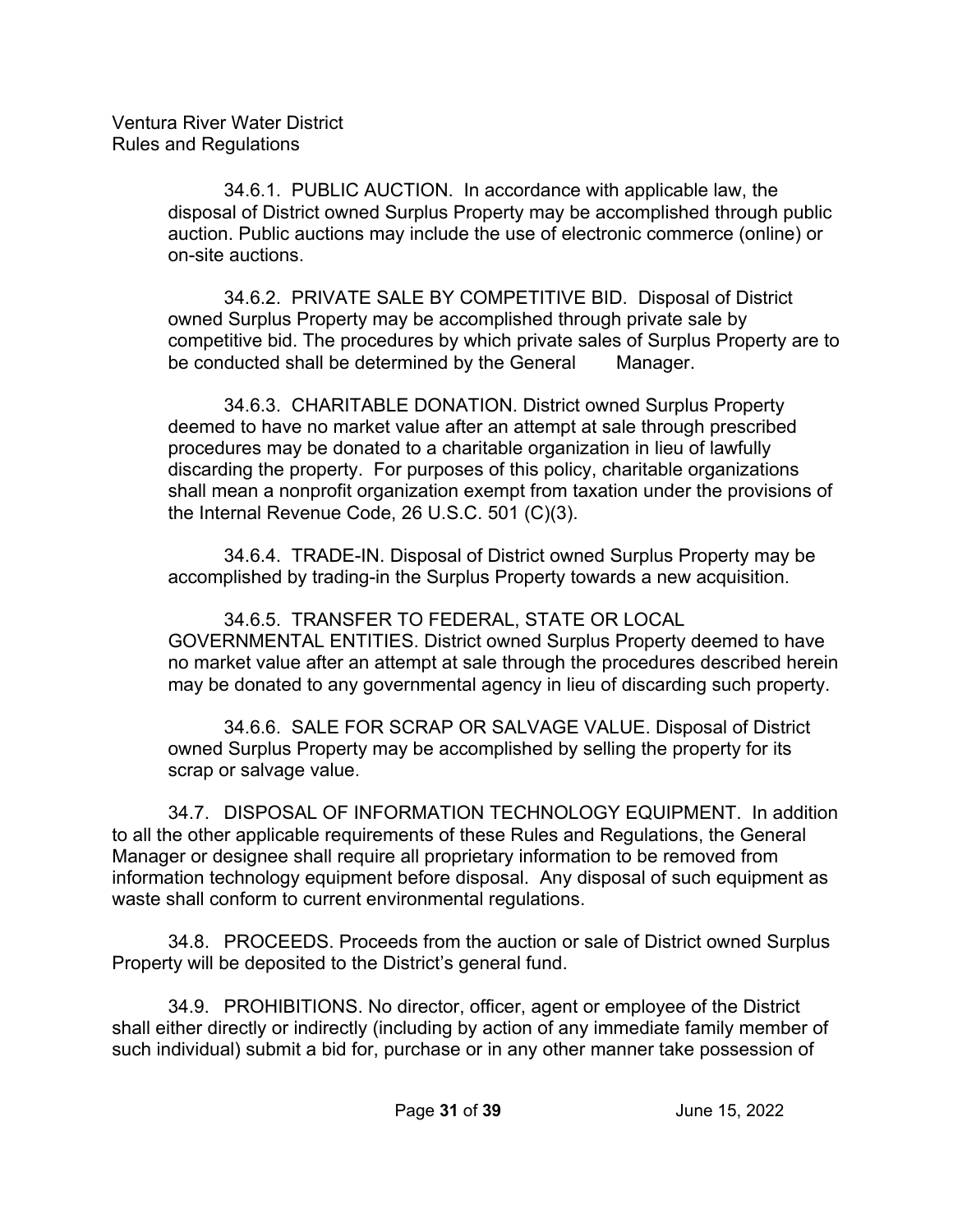District owned Surplus Property unless approved by the Board at a regularly scheduled meeting.

## **36. REIMBURSEMENT DISCLOSURES**

In accordance with Government Code § 53065.5 the District shall, at least annually, disclose any reimbursement paid by the District within the immediately preceding fiscal year of at least one hundred dollars (\$100) for each individual charge for services or product received. "Individual charge" includes, but is not limited to, one meal, lodging for one day, transportation, or a registration fee paid to any employee or member of the Board. The disclosure requirement shall be fulfilled by including the reimbursement information of the prior fiscal year on the July Board Agenda.

## **37. USE OF DISTRICT EQUIPMENT**

District tools and equipment are intended for use on District projects. The private use of District tools and equipment by employees or Directors is prohibited.

## **38. LEAK RELIEF**

When a leak is unavoidable and was promptly stopped once discovered, the General Manager may grant leak relief for leaked quantities greater than 40 units of water. The quantity of the leak shall be determined by subtracting the customer's normal usage from total water usage including the leak. The normal usage plus the first 40 units of water shall be charged at the water rates currently in effect. The remaining leaked water shall be charged at \$0.15 per unit for chlorine and electricity if the customer was served ground water during the leak event. If the customer was served Casitas water the cost of the remaining water shall be the unit cost of the Casitas water. The General Manager's decisions regarding leak relief may be appealed in writing to the Board of Directors.

Examples of avoidable leaks shall include but are not limited to: freeze damage, use of PVC pipe above ground, a water valve that can be activated by an animal, leaky toilet or interior water fixture, leaky or sticking irrigation valve, malfunctioning water softeners, pool or pond filling systems, a reoccurring leak, a second leak in an old iron pipe or a leak in a class 200 (thin walled) PVC pipe.

## **39. EFFECTIVE DATE**

These Rules and Regulations were approved by the Board of Directors on March 18, 2020 and are effective on that date. Previous versions, Appendices and Amendments to the Rules and Regulations are hereby no longer in effect and are superseded.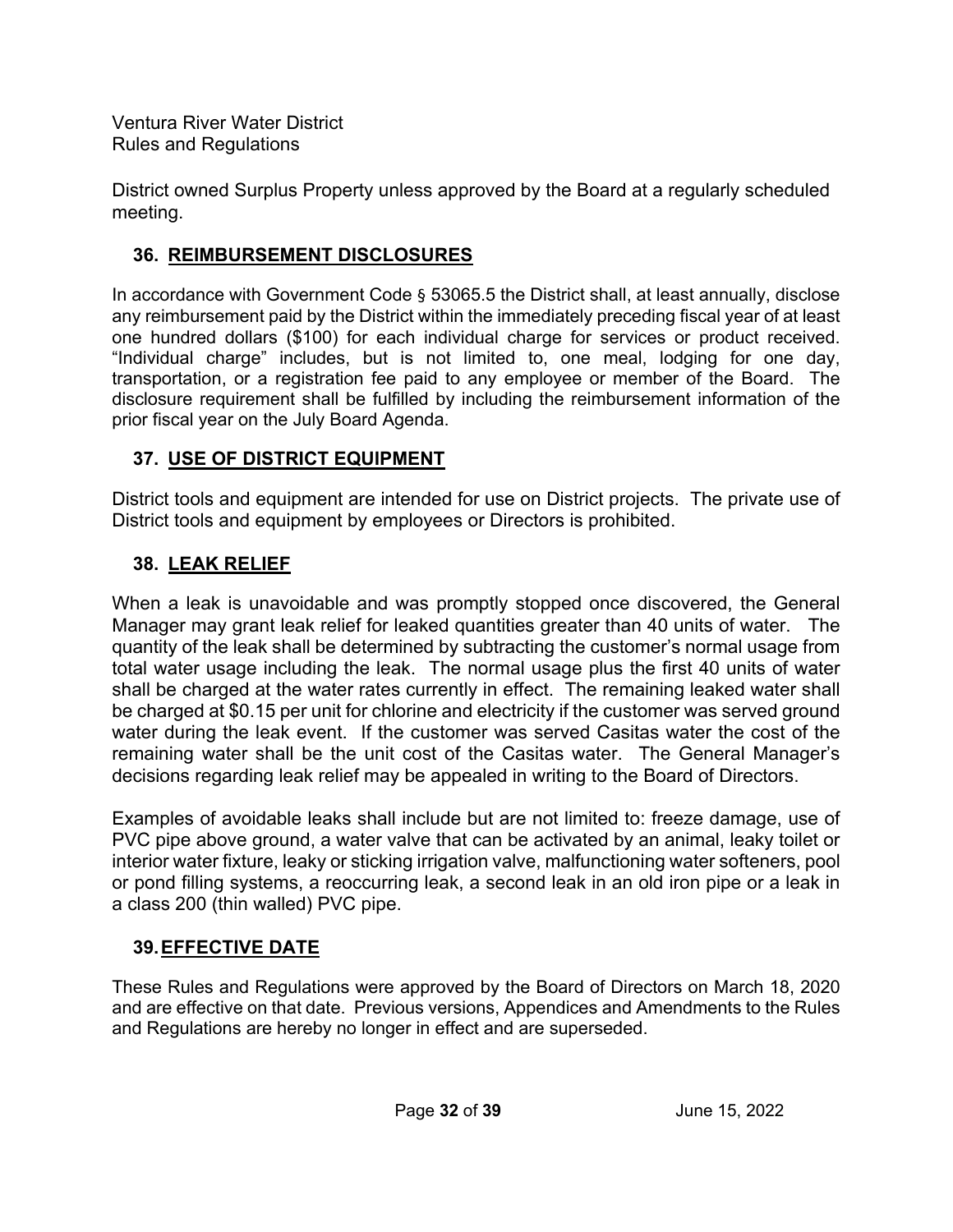## **APPENDIX I**  \*\*\*EFFECTIVE APRIL 15, 2022\*\*\* RATES AND FEES SCHEDULE

| DEPOSITS**                                                                                                                                                                                                                          |          |                        |  |  |  |
|-------------------------------------------------------------------------------------------------------------------------------------------------------------------------------------------------------------------------------------|----------|------------------------|--|--|--|
| Residential 5/8" to 1" (minimum)<br>Residential $1 \frac{1}{2}$ or $2"$ (minimum)                                                                                                                                                   |          | \$120.00*<br>\$250.00* |  |  |  |
| Business - General Mgrs. Discretion (minimum)                                                                                                                                                                                       |          | \$150.00               |  |  |  |
| Temporary 2 1/2" Hydrant Meter (minimum)                                                                                                                                                                                            |          | \$250.00***            |  |  |  |
|                                                                                                                                                                                                                                     |          |                        |  |  |  |
| * Or 2 times the highest water bill whichever is greater.<br>** Deposits may be doubled with each disconnect for non-payment.<br>*** Deposit is required for Hydrant Meters and is refunded when the meter is returned<br>undamaged |          |                        |  |  |  |
| INSTALLATION FEES (If unusual conditions: All costs, direct & indirect)                                                                                                                                                             |          |                        |  |  |  |
| Customer Service Valve, 3/4"                                                                                                                                                                                                        | \$85.00  |                        |  |  |  |
| Customer Service Valve, 1"                                                                                                                                                                                                          | \$105.00 |                        |  |  |  |
|                                                                                                                                                                                                                                     |          |                        |  |  |  |
| <b>METER TESTING FEES</b>                                                                                                                                                                                                           |          |                        |  |  |  |
| $5/8" - 2"$ \$20.00<br>2 1/2" up                                                                                                                                                                                                    | \$50.00  |                        |  |  |  |
|                                                                                                                                                                                                                                     |          |                        |  |  |  |
| LOCK CUTTING FEE (If a customer service is locked off and the lock is cut) \$125                                                                                                                                                    |          |                        |  |  |  |
| FIRE FLOW TEST FEE PER HYDRANT                                                                                                                                                                                                      |          | \$300                  |  |  |  |
| <b>FAILURE TO TEST BACKFLOW DEVICE:</b>                                                                                                                                                                                             |          | \$100                  |  |  |  |
| (After 3rd request to have test performed.)                                                                                                                                                                                         |          |                        |  |  |  |
| PENALTIES:                                                                                                                                                                                                                          |          |                        |  |  |  |
| DELINQUENT (> 40 days after bill date, waived with sign up for auto pay)                                                                                                                                                            |          | \$35.00                |  |  |  |
| FIELD SERVICE (On/Off, NSF)                                                                                                                                                                                                         | \$50.00  |                        |  |  |  |

WATER BUDGET EXCEEDANCE (Water Waste)  $$1.00$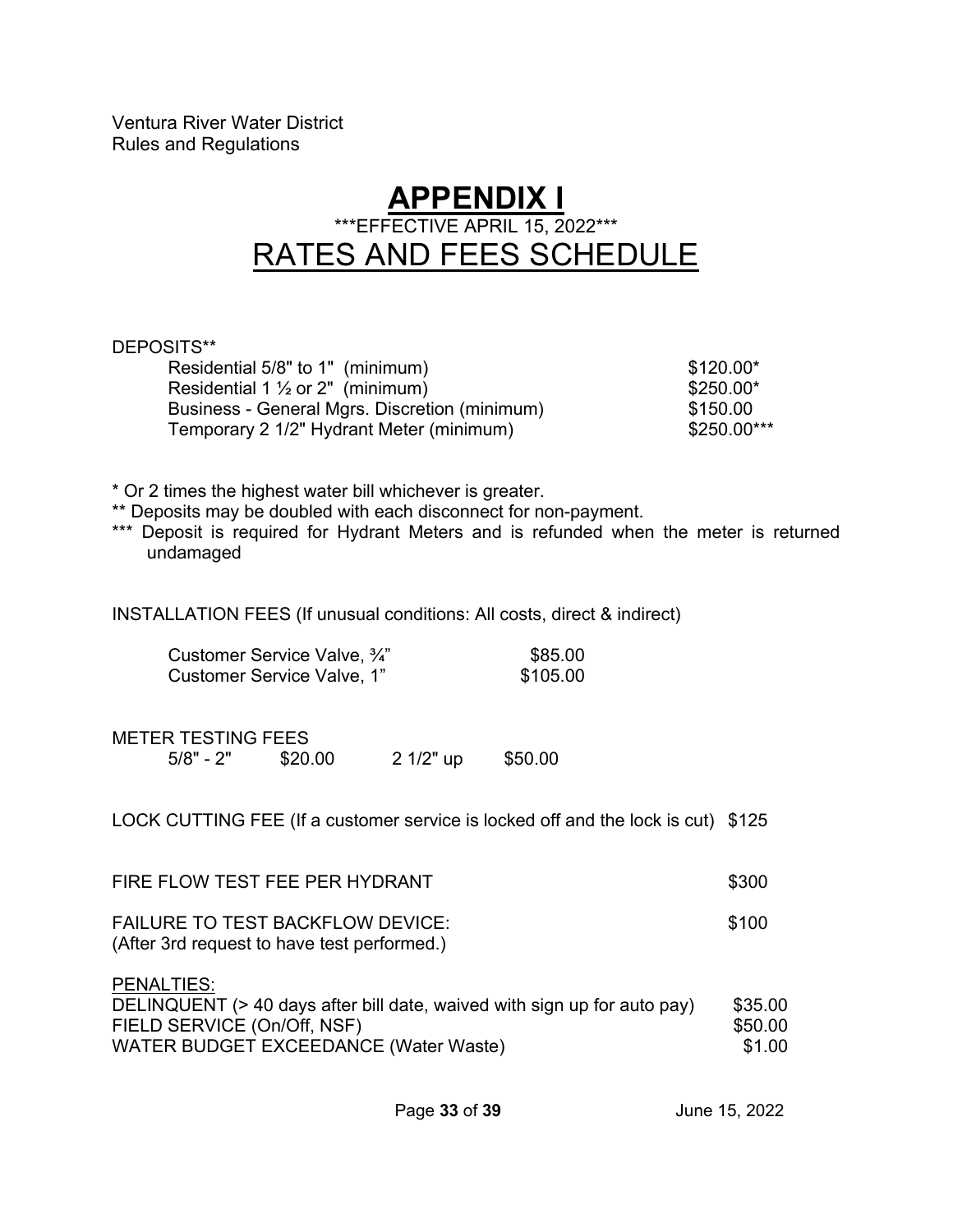# **Water Volume Rates**

| <b>Tier</b> | <b>Multi Family</b><br><b>Single Family</b><br>HCF <sup>*</sup> used<br><b>Residential</b><br><b>Residential</b> |         | <b>Commercial</b> |        |
|-------------|------------------------------------------------------------------------------------------------------------------|---------|-------------------|--------|
| 1           | 1 to 5 (5 Units)                                                                                                 | \$5.58  |                   |        |
| 2           | 6 to 12 (7 Units)                                                                                                | \$6.34  |                   |        |
| 3           | 13 to 45 (33 Units)                                                                                              | \$8.91  | \$6.88            | \$6.00 |
| 4           | <b>Above 45 Units</b>                                                                                            | \$12.22 |                   |        |
|             | $*$ and Unitia and Uundrad Cubie Foot of water or 740 rollong                                                    |         |                   |        |

\* one Unit is one Hundred Cubic Feet of water or 748 gallons.

Temporary Hydrant Meter: Installation & Removal **\$50** plus **\$7.30** per 100 cubic feet (1 unit)

| <b>Monthly Base Rates</b>       |        |  |  |
|---------------------------------|--------|--|--|
| $\frac{3}{4}$ " & 1" Meter      | \$0.00 |  |  |
| 1-1/2" Meter                    | \$0.00 |  |  |
| 2" Meter                        | \$0.00 |  |  |
| 4" Meter                        | \$0.00 |  |  |
| <b>Additional Dwelling Unit</b> | \$0.00 |  |  |

| Each additional dwelling per service           | \$0.00  |
|------------------------------------------------|---------|
| Temporary Meter Service 2 1/2" (Hydrant Meter) | \$86.00 |
| Private Fire Standby: 1.5" to 6"               | \$42.50 |

#### PASS-THROUGH FOR WHOLESALE WATER RATE INCREASES:

Any increases in the District's wholesale cost of water fees and charges from Casitas Municipal Water District may be passed through on the District's water volume rates. Under no circumstance will the District's water rates exceed the cost of service.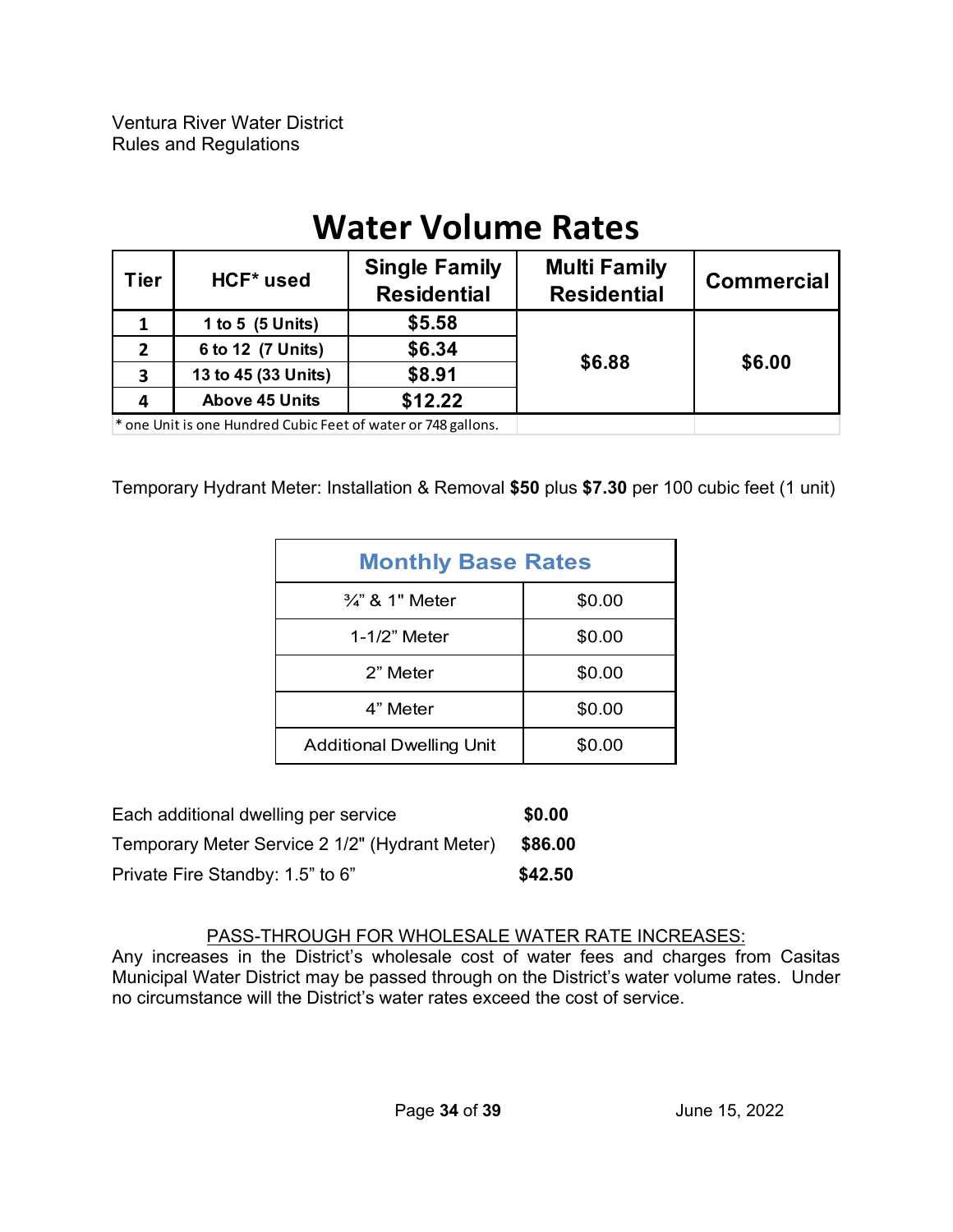#### PURCHASED WATER SURCHARGE POLICY

When supplemental Lake Casitas water is purchased by VRWD in an amount that exceeds 1,000 hundred cubic feet (hcf) in any monthly billing period, a Purchased Water Surcharge (PWS) is billed to customers. The PWS will only be charged to customers served well water and will be charged as follows: The PWS will be assigned to upper Tiers in Single Family Residential and Commercial accounts beginning with the usage in Tier 4 and then proceeding down to the lower Tiers until the quantity of water in the Tiers is greater than the quantity of water purchased. See the example below. The additional laboratory testing costs associated with using the Casitas water will be included in the PWS. The use of purchased water lowers electricity and disinfection costs so these saved expenses will be deducted from the PWS each month.

## **Purchased Water Surcharge Application Example**

| <b>Quantity of Water Purchased:</b>            | 10,000 Units |
|------------------------------------------------|--------------|
| <b>Casitas Cost Per Unit:</b>                  | \$1.64       |
| <b>Credit: Electricity &amp; Disinfection:</b> | $-50.13$     |
| Cost per unit:                                 | \$1.51       |
|                                                |              |
| <b>Total Cost:</b>                             | \$15,100     |

| <b>Cost Class</b> |              | Usage       | <b>Purchased Water</b><br><b>Surcharge Allocation</b> |             | <b>PWS</b><br><b>Allocation</b><br>per unit | <b>Total PWS</b><br>Charge |
|-------------------|--------------|-------------|-------------------------------------------------------|-------------|---------------------------------------------|----------------------------|
| Tier 1            |              | 5,000 Units |                                                       | 0 Units     | \$0                                         | \$0                        |
| Tier 2            | 8,000 Units  |             |                                                       | 0 Units     | \$0                                         | 50 <sub>1</sub>            |
| Tier 3            | 8.000 Units  |             |                                                       | 2,000 Units | \$0.38                                      | \$3,020                    |
| Tier 4            |              | 8,000 Units |                                                       | 8,000 Units | \$1.51                                      | \$12,080                   |
|                   | 29,000 Units |             | 10,000 Units                                          |             |                                             | \$15,100                   |

#### USAGE FLUCTUATION ADJUSTMENTS

Because the revenue generated by water sales is sensitive to decreases in water usage because of drought conservation and the District is mandated by the State to maintain the revenues of the District to be revenue neutral, the Board shall have the authority to add to the Single Family Tiers 1 through 4 a percentage increase equal to 0.87% of the percentage drop in usage for drops in usage greater than 3% to maintain revenue levels. For example: if there is a 3% drop in usage, the Single Family water volume rates may be increased by 2.61%. Such increase may be implemented after a 30 day written notice to the customers. Under no circumstance will the District's water rates exceed the cost of service.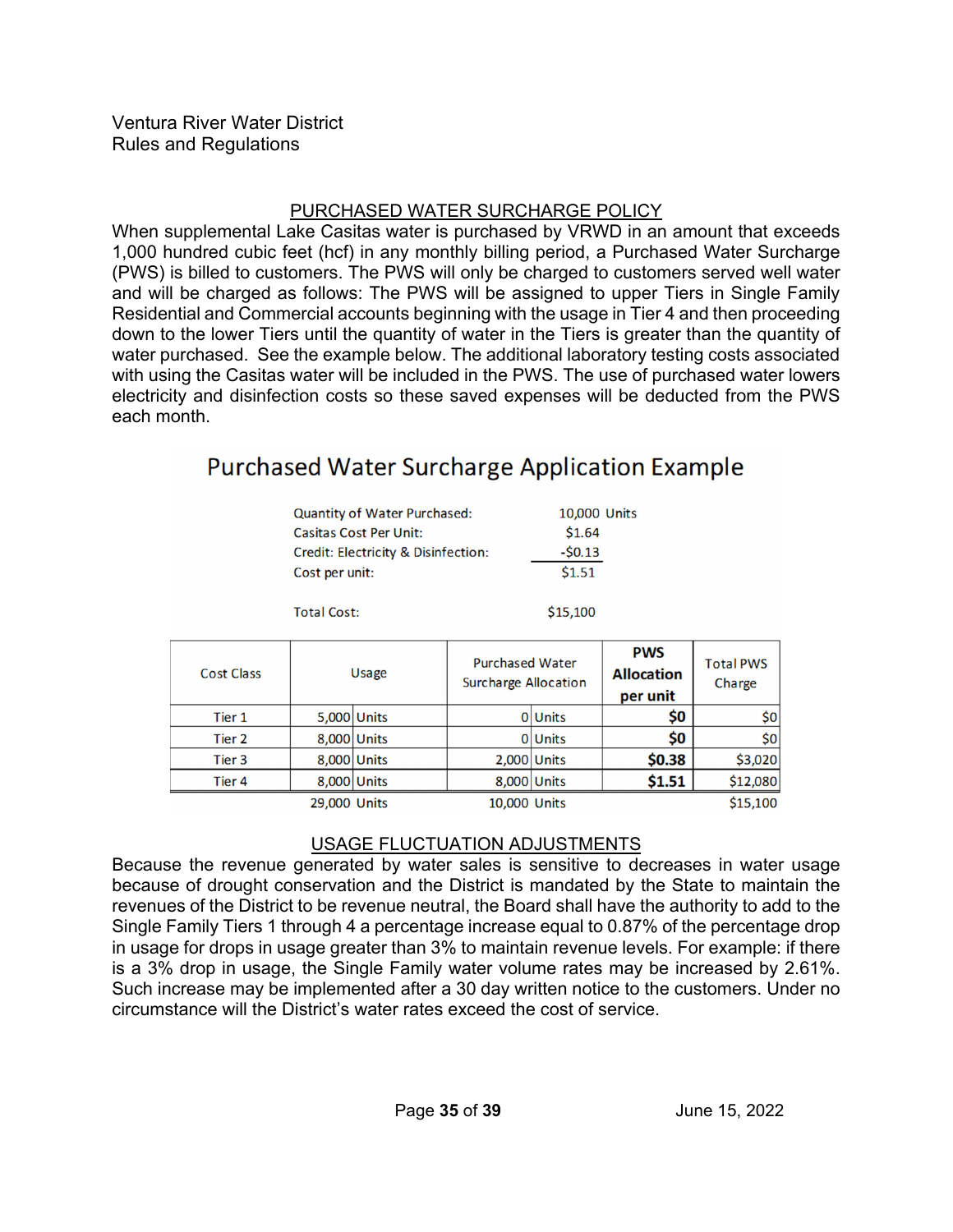# **APPENDIX II**

# CAPACITY CHARGE\* SCHEDULE

|               | Maximum |                   | Capacity  | Additional      |
|---------------|---------|-------------------|-----------|-----------------|
| Meter Size    | GPM     | <b>Multiplier</b> | Charge    | <b>Dwelling</b> |
| $\frac{3}{4}$ | 30      | 1.0               | \$4,365   | \$0.00          |
| 1"            | 50      | 1.7               | \$7,406   |                 |
| 2"            | 160     | 5.3               | \$23,168  |                 |
| 3"            | 320     | 10.7              | \$64,718  |                 |
| 4"            | 1,000   | 33.3              | \$145,470 |                 |

\*Properties that need a  $\frac{3}{4}$ " meter for normal service but a 1" meter only for fire sprinklers shall pay the Capacity Charge for the 3/4" meter. The minimum meter size in VRWD shall be ¾". Larger sizes shall be reviewed individually by the Board, and subject to available water supply, the Capacity Charge will be determined on the same basis.

Capacity Charge Costs were established in 1989 with an Engineering News Record Los Angeles Construction Cost index of 5,789.77 and adjusted to 2015 costs using the March 2015 index of 10,995.27.

#### ADDITIONAL DWELLING UNITS

Additional dwellings typically replace landscaping and result in reduced overall water use so no Capacity Charge is assessed.

\*Government Code Section 66013 (b)(3)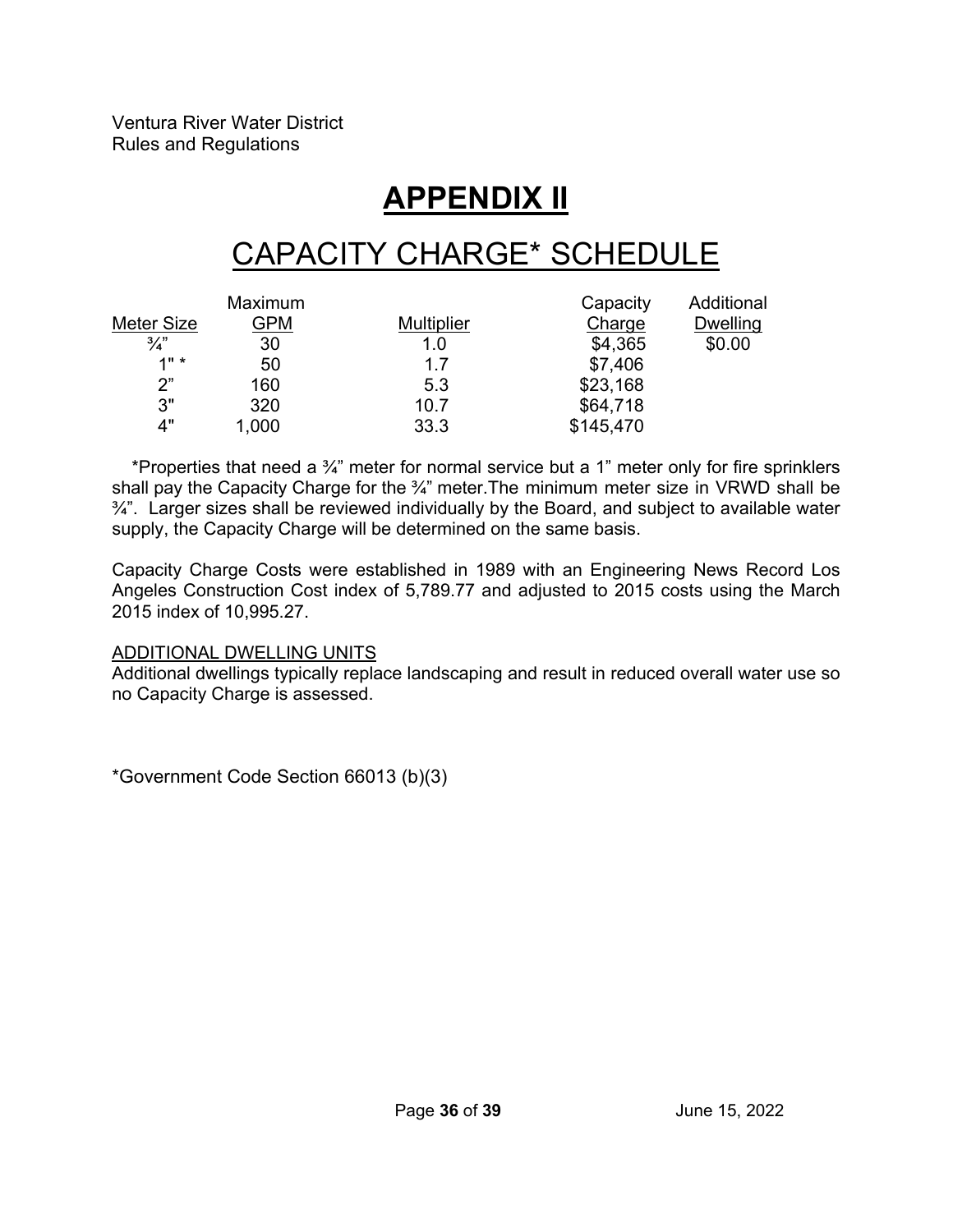## **APPENDIX III**

# ANNEXATION FEE SCHEDULE

ADMINISTRATION FEE WITH CEQA REQUIREMENT  $$1,400$ ADMINISTRATION FEE WITHOUT CEQA REQUIREMENT  $$550$ LAFCO FEE \*(ESTIMATE DEPOSIT)<br>MAPPING FEE \*(ESTIMATE DEPOSIT)  $*(ESTIMATE DEPOSIT)$ STATE FEE \*(ESTIMATE DEPOSIT) PLAN CHECKING FEE:

| <b>Public Improvement Costs</b> | <b>Fee Deposit</b>                       |
|---------------------------------|------------------------------------------|
| $$0 - $999$                     | \$400                                    |
| $$1,000 - $9,999$               | \$400 + 15% of cost over \$1000          |
| $$10,000 - $49,999$             | \$1,750 + 10% of cost over \$10000       |
| \$50,000 - \$99,999             | \$5,750 + 5% of cost over \$50000        |
| \$100,000 - \$999,999           | \$8,250 + 2% of cost over \$100000       |
| \$1,000,000 - and over          | $$26,250 + 1\%$ of cost over \$1,000,000 |

\* - ESTIMATED DEPOSIT SHALL BE BASED ON THE MOST CURRENT FEE SCHEDULE AS ADOPTED BY THE LOCAL AGENCY FORMATION COMMISSION.

#### SPECIAL BOARD OF DIRECTORS MEETING FEE SCHEDULE

| <b>BOARD MEMBER FEE'S</b>                           | \$800       |
|-----------------------------------------------------|-------------|
| ATTORNEY FEE'S FOR ANY PART OF AN HOUR INCL. TRAVEL | \$300       |
| STAFF & RECORDER                                    | \$200       |
| <b>LEGAL NOTIFICATION</b>                           | <u>\$75</u> |
| TOTAI                                               | \$1075      |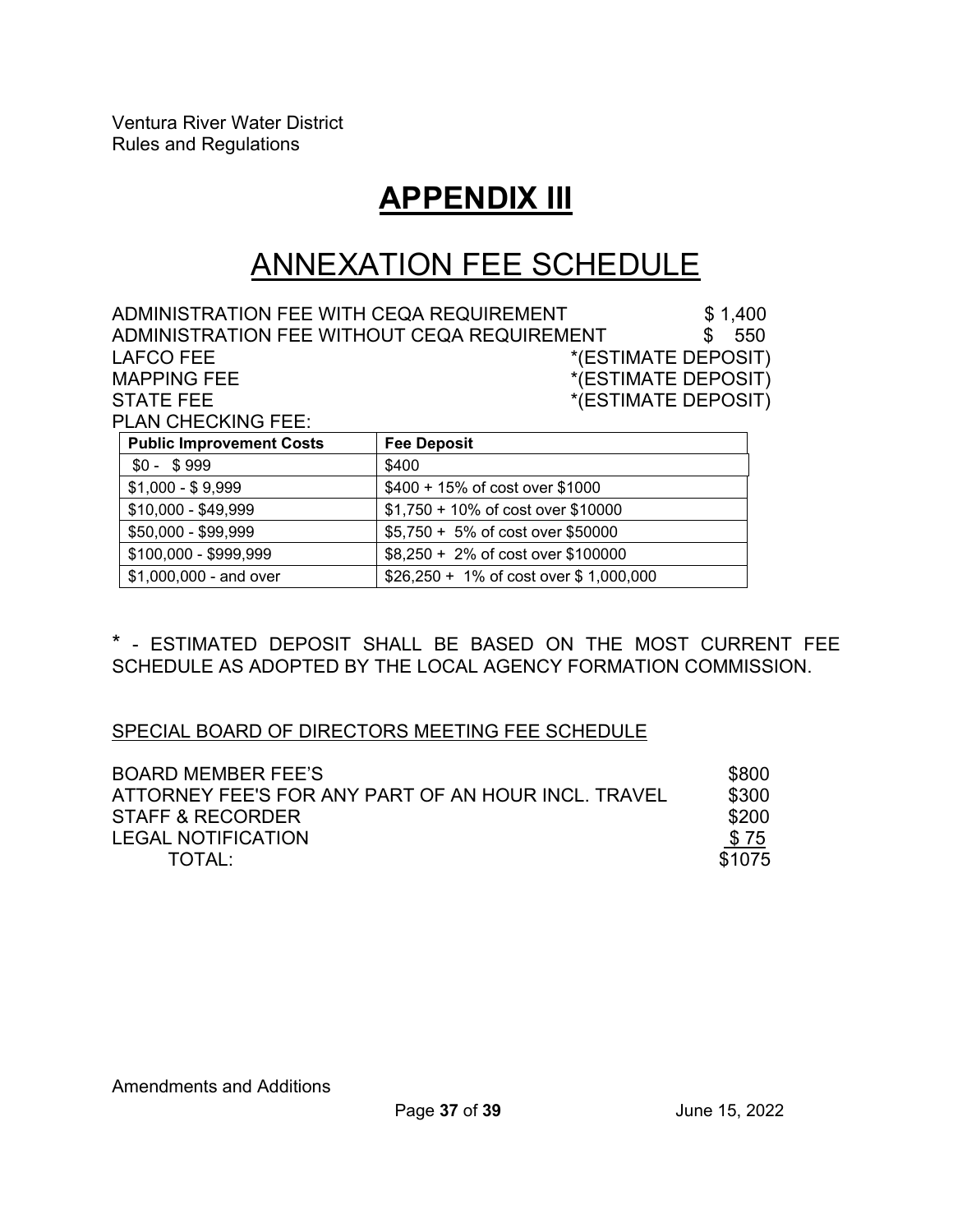| <b>Section</b>    | <b>Description</b>                                               | <b>Date</b>   |
|-------------------|------------------------------------------------------------------|---------------|
| Addendum I        | Rate Increase for all Zones, approved June 8, 2005               | 6/8/05        |
| Sec. 10.233       | Restoration of Water Service - Payment for service reconnection  |               |
|                   | must be made in cash or cashiers check only                      | 7/13/05       |
| Addendum I        | Rate Increase for all Zones, Approved June 14, 2006              | 6/14/06       |
| Addendum I        | Rate Increase for all Zones, Approved April 27, 2007             | 5/09/07       |
| Addendum I        | Increase Residential Deposit – Approved March 11, 2009           | 3/11/09       |
| Addendum I        | Rate Increase for all Zones, Approved August 11, 2010            | 8/11/10       |
| N/A               | Miscellaneous text revisions & Rate & CIP & Processing Fees      | 12/14/11      |
| Appendix I        | Casitas Rate Increase Pass Through Effective July 1, 2012        | 7/1/12        |
| Appendix I        | Miscellaneous text revisions & Rate & Processing Fees            | 12/15/12      |
| Sec. 28-35        | Added new sections                                               | 2/13/13       |
| Sec. 36           | Added description on use of District Equipment                   | 12/15/13      |
| Appendix I        | Rate increase, added lock cut & fire flow test fees              | 12/15/13      |
|                   | Remove "County" from name of District                            | 12/10/14      |
| Sec. 3            | Insert text from Sec. 8                                          | 12/10/14      |
| Sec. 4            | Add Provision to reduce meter size                               | 12/10/14      |
| Sec. 8            | <b>Add Water Waste Prohibitions</b>                              | 12/10/14      |
| Sec. 9            | <b>Clarify Classes of Water Service</b>                          | 12/10/14      |
| Sec. 11           | Allow progress payments on disputed bills prior to Board Hearing | 12/10/14      |
| Sec. 20           | Edit Will Serve definition for updated County Waterworks Manual  | 12/10/14      |
| Sec. 32           | Add description of Reserve Funds                                 | 12/10/14      |
| Appendix I        | Rate increase & Delete Relocation Fee                            | 12/10/14      |
| Appendix I        | Temp. Drought Surcharge                                          | 5/13/15       |
| Appendix II       | Update Capital Improvement Fee & Rename to Capacity Charge       | 5/13/15       |
| Sec.              | Define a second unit as a "separate" structure & clarify that a  |               |
| 2,4,20,21         | separate meter is required for a second unit except apts.&MH pks | 5/13/15       |
| Appendix I        | Rate Change to Cost of Service Rates                             | 9/14/16       |
| Sec 2             | Add definition of "Commercial" & "Single Family Residential"     | 11/9/16       |
| Appendix I        | Rate Change to Lower Water Use Fluctuation & Usage Reduction     | 3/15/17       |
| Sec               | Deposit Credit, Write off Bad Debt, Casitas water Allocations    | 2/15/18       |
| 4, 10, 20, 30     | <b>Purchasing limits</b>                                         |               |
| Appendix I        | Rate Change and Implement Water Budgets                          | 2/15/18       |
| Appendix I        | Increase late Penalty                                            | 8/15/18       |
| Sec. 10 & 11      | Update to accommodate SB 998                                     | 3/18/20       |
| Sec.              | Miscellaneous edits                                              | 3/18/20       |
| 5, 12, 15, 20, 28 |                                                                  |               |
| Sec. 28           | <b>Modified Purchase Order Requirements</b>                      | $8 - 18 - 21$ |
| Appendix I        | Rate Change                                                      | 4-15-2022     |
|                   |                                                                  |               |